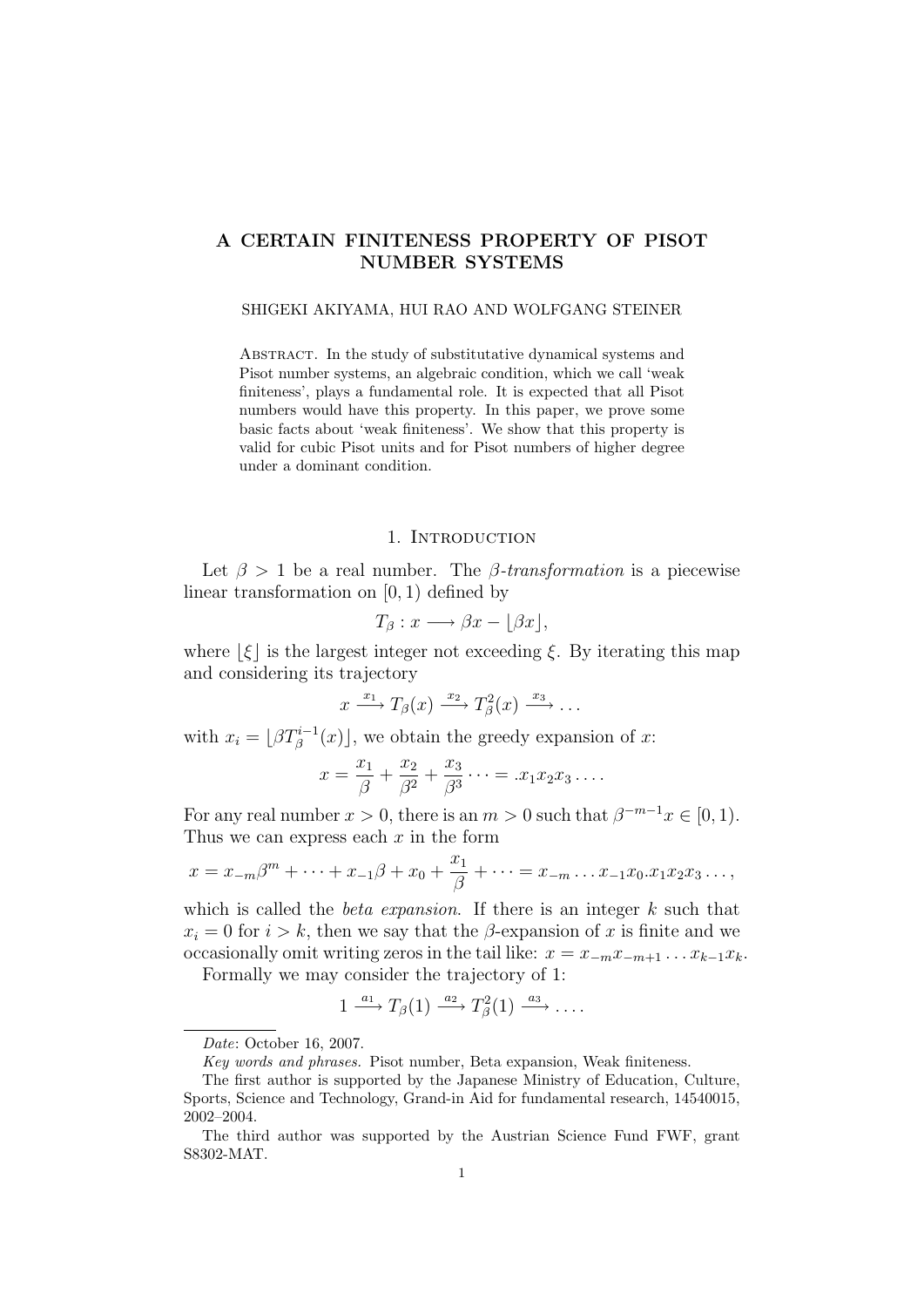We call  $a_1a_2a_3...$  the *expansion of one* and denote it by  $d_\beta(1)$ . Define

$$
d_{\beta}^*(1) = \begin{cases} d_{\beta}(1) & \text{if } d_{\beta}(1) \text{ is not finite} \\ \overline{a_1 \dots a_{d-1}(a_d - 1)} & \text{if } d_{\beta}(1) = a_1 \dots a_d \text{ with } a_d \neq 0, \end{cases}
$$

where  $\overline{x_1 \dots x_k}$  stands for the periodic expansion  $x_1 \dots x_k x_1 \dots x_k \dots$ Then a sequence (finite or infinite) over the alphabet  $\{0, 1, 2, \ldots\}$  is said to be *admissible* if all its right truncations are lexicographically less than  $d^*_{\beta}(1)$ . A sequence is the  $\beta$ -expansion of some real number if and only if it is admissible. (See Parry [18] and Ito-Takahashi [17] for details). Let  $\text{Fin}(\beta)$  be the set of non-negative real numbers with finite β-expansion. Denote by  $\mathbb{Z}[\beta]$  the minimal ring containing  $\mathbb{Z}$  and β and by  $\mathbb{Z}[\beta]_{\geq 0}$  the nonnegative elements of  $\mathbb{Z}[\beta]$ . We say that the number  $\beta$  has the *finiteness property* or the property (F) if

 $(\mathbf{F})$ : Fin $(\beta) = \mathbb{Z}[1/\beta]_{\geq 0}$ 

holds. This property was introduced by Frougny-Solomyak [14]. They showed that it implies that  $\beta$  is a Pisot number, i.e. a real algebraic integer greater than 1 with all conjugates lying strictly inside the unit circle, and they found the following class of Pisot numbers satisfying this property. Here a root of a polynomial is called dominant, if it has the maximal modulus of all roots.

**Theorem A.** (Frougny-Solomyak [14]) If  $\beta$  is the dominant root of the polynomial  $x^d - b_1 x^{d-1} - b_2 x^{d-2} - \cdots - b_d \in \mathbb{Z}[x]$  with  $b_1 \geq b_2 \geq \cdots \geq b_d > 0$ , then  $\beta$  is a Pisot number and has the property  $(F)$ .

Another class of Pisot numbers with (F) was found by Hollander.

**Theorem B.** (Hollander ([15]) If  $\beta$  is the dominant root of the polynomial  $x^d - b_1 x^{d-1} - b_2 x^{d-2} - \cdots - b_d \in \mathbb{Z}[x]$  with  $b_1 > \sum_{i=2}^d b_i$  and  $b_i \geq 0$  ( $1 \leq i \leq d$ ), then  $\beta$  is a Pisot number and has the property (F).

An alternative proof of Theorem B is given in §6. Of particular interest are Pisot units, which are Pisot numbers as well as algebraic units. Akiyama-Sadahiro [5] and Akiyama [1] used Pisot units  $\beta$  with the property (F) to construct tilings of  $\mathbb{R}^{d-1}$  (where d is the degree of  $\beta$ ). Praggastis [19] showed that such tiling gives rise to a Markov partition of the torus when  $\beta$  satisfies (F). The idea of these constructions is due to Thurston [27]. Note that a tiling close to these was originally obtained by Rauzy [20] in connection with substitutative dynamical systems. Arnoux-Ito [6] gave a further generalization of this 'Rauzy fractal' and described the relation with Markov partitions of toral automorphisms. A lot of applications of this theory are found (cf. Ito-Rao [13], Steiner [26]).

Note that there are Pisot numbers without the property (F), in particular all numbers with infinite expansions of one. A classification of cubic Pisot units with (F) was established in Akiyama [2] (see also Proposition 1).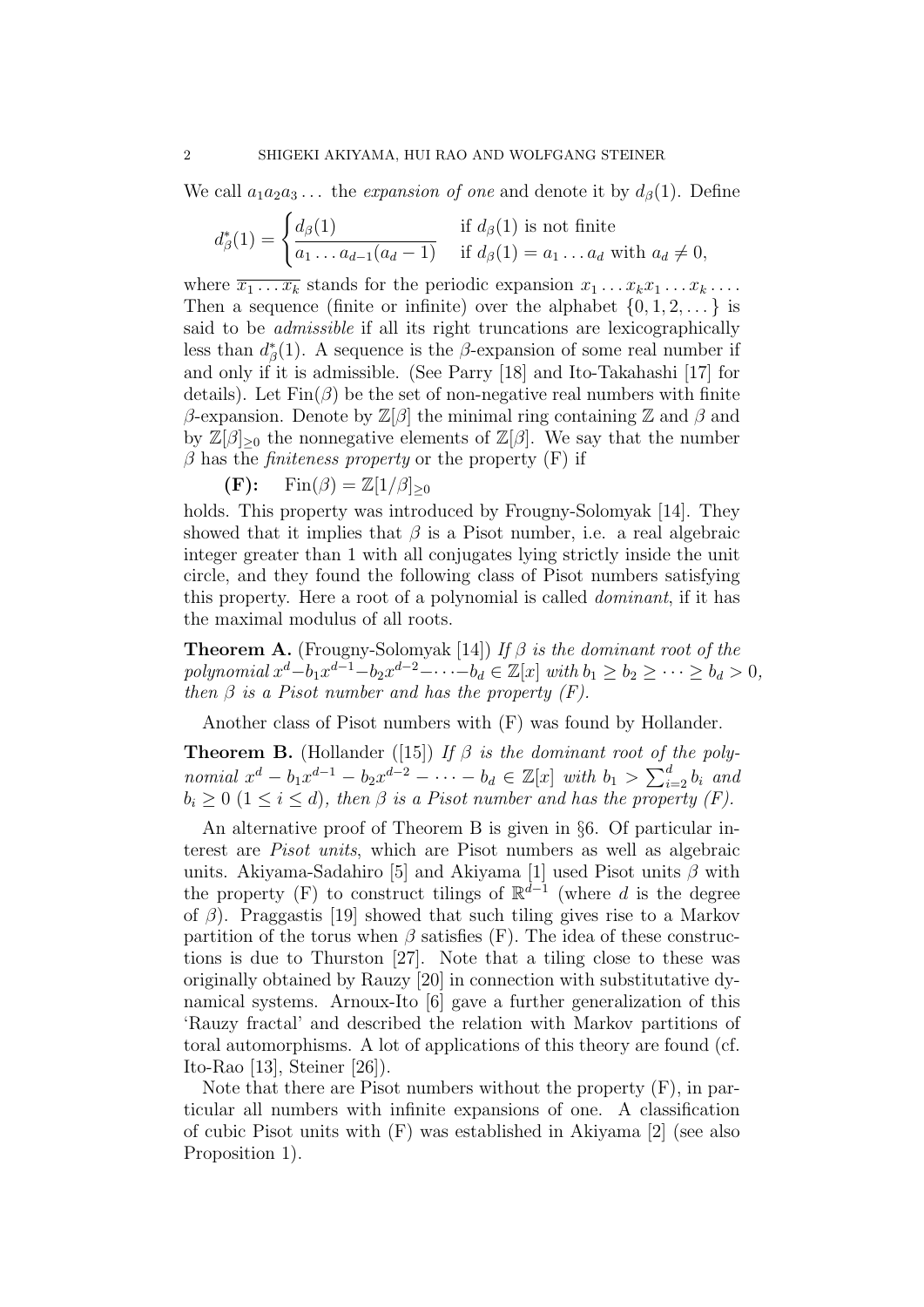The first author [3] also showed that the origin is an 'exclusive' inner point of the central tile if and only if (F) holds. For the tiling property, he showed that the condition (F) can be relaxed. Namely, for a Pisot unit  $\beta$ , Thurston's construction gives a tiling if and only if

**(W):** For any  $x \in \mathbb{Z}[1/\beta]_{\geq 0}$  and any positive  $\varepsilon$ , there exist  $y, z \in \mathbb{Z}[1/\beta]_{\geq 0}$ Fin( $\beta$ ) that  $x = y - z$  and  $z < \varepsilon$ .

holds. We call this condition *weak finiteness property* or  $(W)$  in this paper.

This property was first studied by Hollander [15]. He tried to show that a substitutative dynamical system associated to beta expansions has purely discrete spectrum by reducing this problem to showing (W). Sidorov [24] used this property to construct an almost conjugacy between the beta shift and a related toral automorphism. He also found another application of (W) for Bernoulli convolutions [25].

To study the tilings rising from Rauzy fractal, Ito-Rao [16] introduced the super-coincidence condition of a substitution. (W) is equivalent to the super-coincidence condition if we restrict to substitutions coming from  $\beta$ -numeration systems (see Ei-Ito-Rao [12]).

The present paper is devoted to the study of the property (W).

A Salem number is a real algebraic integer greater than 1 such that all its conjugates lie inside the closed unit disk and at least one conjugate lies on the unit circle. First we show

**Theorem 1.** If  $\beta$  has the property (W), then it must be a Pisot or a Salem number.

However, we are not able to prove (W) for any Salem number. Second, we derive an easier criterion for the property (W).

**Theorem 2.** The property  $(W)$  is equivalent to:

(W'): For any  $x \in \mathbb{Z}[1/\beta] \cap [0,1)$ , there exist  $y, z \in \text{Fin}(\beta)$  such that  $x = y - z$  with  $y < \beta$  and  $z < 1$ .

This will be used to prove Theorem 4 in §5 and Proposition 3 in §6. It is easy to show that quadratic Pisot numbers  $\beta$  satisfy this weakly finiteness (see  $\S 2$ ). In [3] it is conjectured that the property (W) holds for all Pisot units, in [25] that it should hold even for all Pisot numbers. We give partial answers to this conjecture.

**Theorem 3.** If  $\beta$  is a cubic Pisot unit, then  $\beta$  satisfies (W).

We do not know whether all cubic Pisot numbers satisfy (W).

**Theorem 4.** Let  $\beta$  be the dominant root of  $x^d - b_1 x^{d-1} - \cdots - b_d \in \mathbb{Z}[x]$ . If  $b_1 > \sum_{j=2}^d |b_j|$  (and  $(b_1, b_2) \neq (2, -1)$ ), then  $\beta$  satisfies (W).

Hereafter we refer to the inequality  $b_1 > \sum_{j=2}^d |b_j|$  as *dominant con*dition.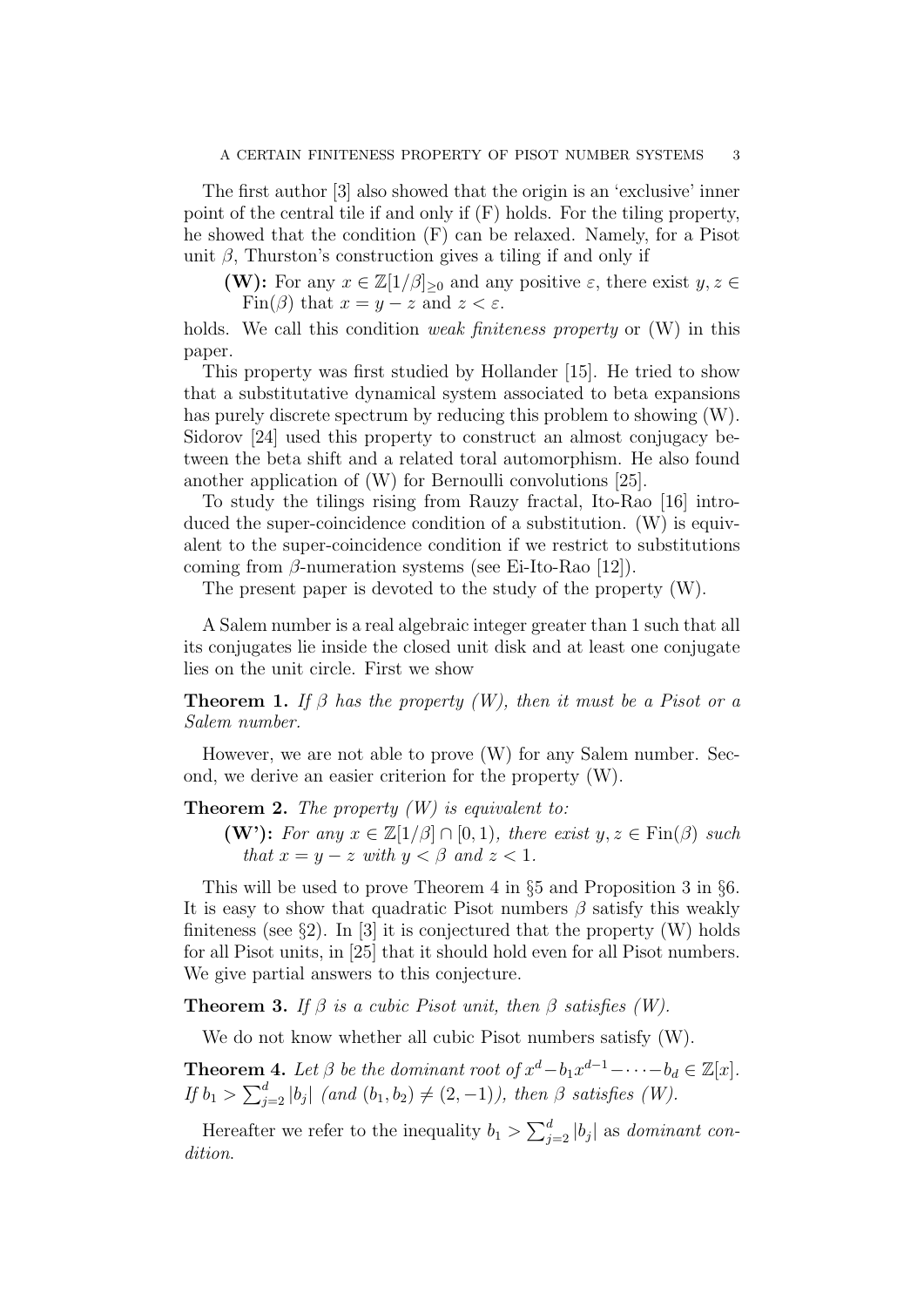The paper is organized as follows. In  $\S 2$ , we review known results and also prove Theorems 1 and 2. If we knew the set  $P$  of purely periodic orbits of  $T_\beta$ , then we could show (W) without difficulty. In §3 the set  $P$  is given for cubic Pisot units by using an idea of [15]. Thus we can show Theorem 3 in §4. In §5, we prove Theorem 4. In §6, we discuss an alternative approach by using a branching beta expansion. This gives an efficient algorithm to confirm  $(F)$  or  $(W)$  in practice.

### 2. General criteria for weak finiteness

First we prove the necessary condition for numbers satisfying (W) given in Theorem 1.

**Proof of Theorem 1.** (W) implies that  $\beta$  is an algebraic integer, since we have an expression  $\beta - |\beta| = y - z$  with  $y, z \in Fin(\beta)$  and  $z < y < 1$ . Assume that there is a conjugate  $\gamma$  of  $\beta$  with  $|\gamma| > 1$ . Take a positive integer  $m$ . From  $(W)$  we infer

$$
\beta^m - \lfloor \beta^m \rfloor = \sum_{i=1}^{\ell} c_i \beta^{-i}
$$

with  $c_i \in (-\beta, \beta) \cap \mathbb{Z}$ . Thus we have

$$
\gamma^{m} - \lfloor \beta^{m} \rfloor = \sum_{i=1}^{\ell} c_{i} \gamma^{-i} \le \frac{\lfloor \beta \rfloor}{1 - |\gamma|}.
$$

This is absurd since the left side is not bounded when  $m \to \infty$ .  $\Box$ 

Now we turn to sufficient conditions for  $(W)$ . It is obvious that  $(F)$ implies (W). In [3], it is shown that the Pisot numbers with the following property satisfy (W):

**(PF):** For each polynomial  $P(x)$  with non negative integer coefficients,  $P(\beta) \in \text{Fin}(\beta)$ .

This condition was studied in [14] and proved for  $\beta$  where the expansion of one  $a_1a_2a_3\ldots$  has decreasing digits. Quadratic Pisot numbers satisfy either (F) by Theorem A or (PF) by the above criterion. Hence each quadratic Pisot number has the property (W).

For Pisot numbers, it is sufficient to test a finite set of  $\mathbb{Z}[1/\beta]$ :

Bertrand [9] and Schmidt [23] proved independently that every element of  $\mathbb{Q}(\beta)$ , so in particular every element of  $\mathbb{Z}[1/\beta]$ , has eventually periodic  $\beta$ -expansion if  $\beta$  is a Pisot number. (For Salem numbers, this is unknown.) Therefore we study the set

$$
\mathcal{P} = \{x \in \mathbb{Z}[\beta]_{\geq 0} \mid T_{\beta}^{m}(x) = x \text{ for some } m > 0\}.
$$

(The periodic points of  $\mathbb{Z}[1/\beta]$  are always in  $\mathbb{Z}[\beta]$ , since we can choose *n* large such that  $x = \beta^n x - P(\beta)$ , and both  $\beta^n x$  and  $P(\beta)$  belong to  $\mathbb{Z}[\beta]$ .) It is easily seen that P is a finite set and gives the set of all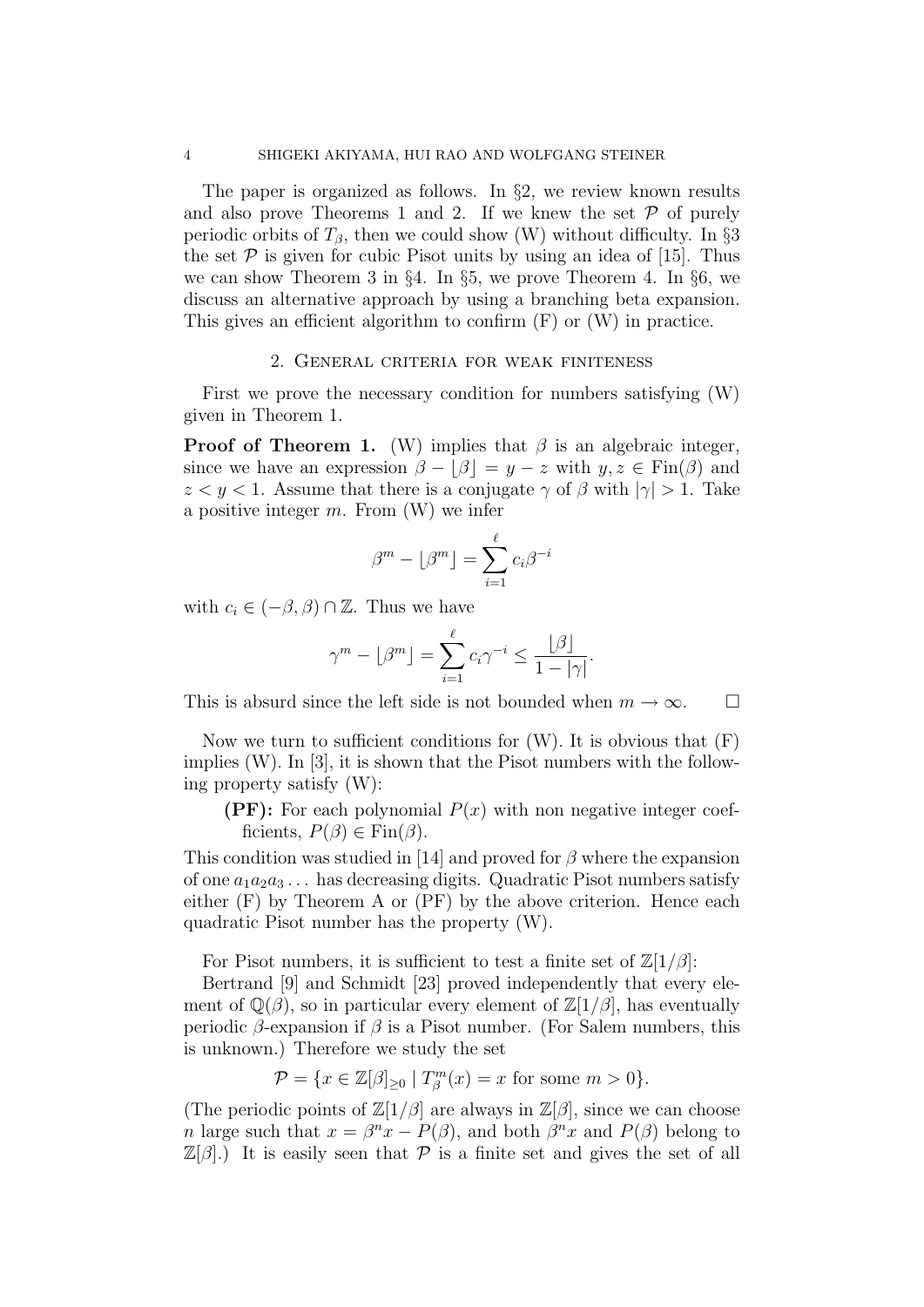possible periodic tails of beta expansions (cf. [3] Lemma 2). Therefore for Pisot numbers, (W) is equivalent to

(P): For any  $x \in \mathcal{P}$  and any positive  $\varepsilon$ , there exist  $y, z \in \text{Fin}(\beta)$ such that  $x = y - z$  and  $z < \varepsilon$ .

Furthermore, in [15], it is implicitly noted that

**Lemma 1.** The property  $(W)$  is equivalent to

(H): For any  $x \in \mathcal{P}$ , there exist  $y, z \in \text{Fin}(\beta)$  such that  $x = y - z$ with  $y < 1$  and  $z < 1$ .

For the convenience of the reader, we give the proof due to Hollander.

*Proof.* For each  $x \in \mathbb{Z}[1/\beta]$  and for a sufficiently large n, we have the beta expansion

$$
x = x_{-m} \dots x_{-1} x_0 \dots x_1 \dots x_n + \beta^{-n-1} \tau
$$

with  $\tau = \overline{c_1 \dots c_\ell} \in \mathcal{P}$ . We may assume that  $\tau \neq 0$ . Since this expansion is less than  $d_{\beta}(1)$  at any starting point, there exists n so that  $x_{-m} \ldots x_{-1}x_0 \ldots x_{n-1}(x_n+1)$  is admissible. Express  $\tau = y - z$ by (H). Then, as finite words, the beta expansion of  $x_{-m} \dots x_n + \beta^{-n-1}y$ coincides with the concatenation of  $x_{-m} \ldots x_n$  and the beta expansion of  $y$ . This means

$$
x = (x_{-m} \dots x_{-1} x_0 x_1 \dots x_n + \beta^{-n-1} y) - \beta^{-n-1} z
$$

gives a desired expression. Thus  $\beta$  has the property (W).

Now we turn to the equivalent condition for (W) which is needed in §5 and §6. Although we do not have any example, the following proof is valid even for Salem numbers.

**Proof of Theorem 2.** Clearly,  $(W)$  implies  $(W')$ . We are going to prove the other direction.

Let  $d_{\beta}^{*}(1) = a_{1}^{*}a_{2}^{*} \dots$  be the infinite representation of 1. Pick  $x \in \mathbb{Z}[1/\beta]$ with infinite greedy expansion  $x = .x_1x_2...$  and let  $x = .B_1B_2...$  be its free block decomposition, which is recursively given by  $B_1 = x_1 \dots x_{k_1}$ such that  $x_1 \ldots x_{k_1-1} = a_1^* \ldots a_{k_1-1}^*$  and  $x_{k_1} < a_{k_1}^*$ ,  $B_2 = x_{k_1+1} \ldots x_{k_2}$ such that  $x_{k_1+1} \ldots x_{k_2-1} = a_1^* \ldots a_{k_2-k_1-1}^*$  and  $x_{k_2} < a_{k_2-k_1}^*$  and so on.

We distinguish four cases:

i) There exists arbitrarily large j such that  $x_{k_j} < a_{k_j-k_{j-1}}^* - 1$ . In this case, we consider

$$
\eta = x - .x_1 \dots x_{k_j} \in \mathbb{Z}[\beta^{-1}] \cap [0, \beta^{-k_j}).
$$

Then  $\beta^{k_j}\eta$  is in  $\mathbb{Z}[\beta^{-1}] \cap [0,1)$  and has, by assumption (W'), a representation

$$
\beta^{k_j}\eta = y_0.y_1y_2\ldots y_J - z_1z_2\ldots z_J
$$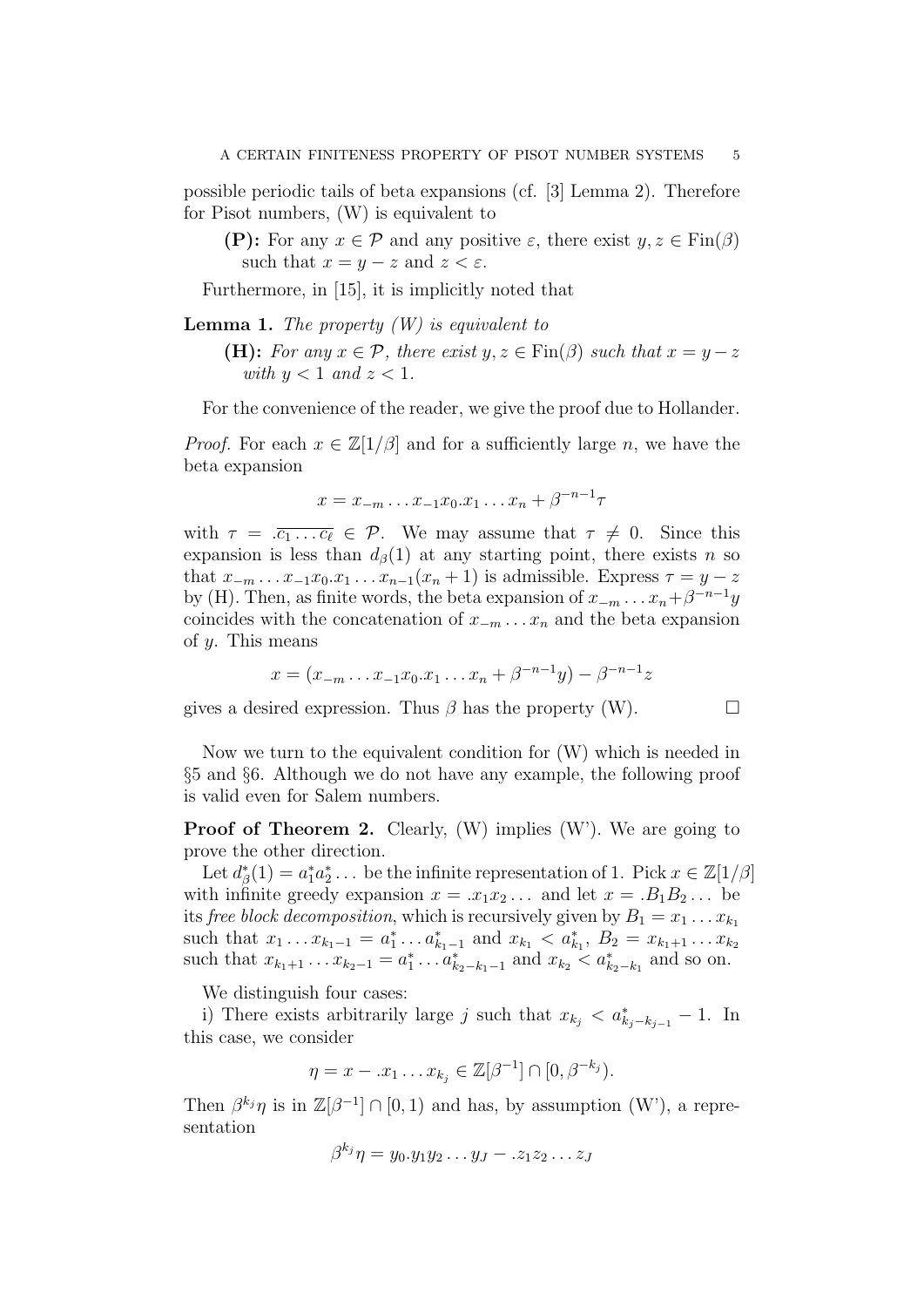with  $y_0 \in \{0, 1\}$ . Hence

$$
x = .x_1 \dots x_{k_j - 1}(x_{k_j} + y_0)y_1 \dots y_J - .0^{k_j} z_1 z_2 \dots z_J
$$
  
=  $y - z$ ,

where  $y, z \in \text{Fin}(\beta)$  and  $z < \beta^{-k_j}$ . Since  $k_j$  can be arbitrarily large, we get the desired representation.

ii) There exists arbitrarily large j such that  $k_{j+1} - k_j > k_j - k_{j-1}$ . Then we first claim that

$$
x_{k_{j-1}+1} \dots x_{k_j-1} (x_{k_j}+1) 0^{k_{j+1}-k_j-2} 1
$$

is admissible. By the definition of the free block decomposition,  $x_{k_{i-1}+1} \ldots x_{k_i-1}(x_{k_i}+1)$  is admissible. Hence the only possibility that the claim is false would be

$$
x_{k_{j-1}+1} \dots x_{k_j-1} (x_{k_j}+1) 0^{k_{j+1}-k_j-1} = a_1^* \dots a_{k_{j+1}-k_{j-1}-1}^*
$$

,

hence  $a_{k_j-k_{j-1}+1}^* = \cdots = a_{k_{j+1}-k_{j-1}-1}^* = 0$ , in particular  $a_{k_{j+1}-k_j}^* = 0$ , but this contradicts  $a_{k_{j+1}-k_j}^* > x_{k_{j+1}}$  and the claim is proved. So set

$$
\eta = .x_1 \dots x_{k_j - 1}(x_{k_j} + 1) - x
$$
  

$$
< x_1 \dots x_{k_j - 1}(x_{k_j} + 1) - .x_1 \dots x_{k_j} a_1^* \dots a_{k_{j+1} - k_j - 1}^*
$$
  

$$
< \beta^{-k_j} - a_1^* \beta^{-k_j - 1} - \dots - a_{k_{j+1} - k_j - 1}^* \beta^{-k_{j+1} + 1} < \beta^{-k_{j+1} + 1},
$$

By assumption  $(W)$ , we get

$$
\beta^{k_{j+1}-1}\eta=y_0.y_1y_2\ldots y_J-z_1z_2\ldots z_J
$$

and thus

$$
x = .x_1 \dots x_{k_j-1} (x_{k_j} + 1) 0^{k_{j+1}-k_j-1} z_1 z_2 \dots z_J - .0^{k_{j+1}-2} y_0 y_1 \dots y_J
$$
  
=  $y - z$ ,

where  $y, z \in \text{Fin}(\beta)$  and  $z < \beta^{-k_{j+1}+2}$ .

It remains to deal with the case  $k_{j+1} - k_j = k_j - k_{j-1} = \ell$  for all sufficiently large  $j$  where the assumption of i) fails, i.e.  $x$  is eventually periodic with period  $a_1^* \dots a_{\ell-1}^* (a_{\ell}^* - 1)$ .

iii) Let  $x = .a_1^* \dots a_{\ell-1}^* (a_{\ell}^* - 1)$ .

Let  $\kappa \geq 0$  be the integer such that  $d_{\beta}^{*}(1) = .a_{1}^{*} \dots a_{\ell}^{*} 0^{\kappa} a_{\ell+\kappa+1}^{*} \dots$  and  $a_{\ell+\kappa+1}^* > 0$ . Let, for arbitrary  $j > 0$ ,

$$
\eta = .(a_1^* \dots a_{\ell-1}^*(a_\ell^* - 1))^{j-1} a_1^* \dots a_\ell^* - x
$$
  
= 
$$
\beta^{-j\ell} - \frac{(a_1^*\beta^{-1} + \dots + a_{\ell-1}^*\beta^{-\ell+1} + (a_\ell^* - 1)\beta^{-\ell})\beta^{-j\ell}}{1 - \beta^{-\ell}}
$$
  
(1) = 
$$
\frac{a_{\ell+\kappa+1}^*\beta^{-\ell-\kappa-1} + a_{\ell+\kappa+2}^*\beta^{-\ell-\kappa-2} + \dots}{1 - \beta^{-\ell}} \beta^{-j\ell} < \frac{\beta^{-j\ell-\ell-\kappa}}{1 - \beta^{-\ell}}.
$$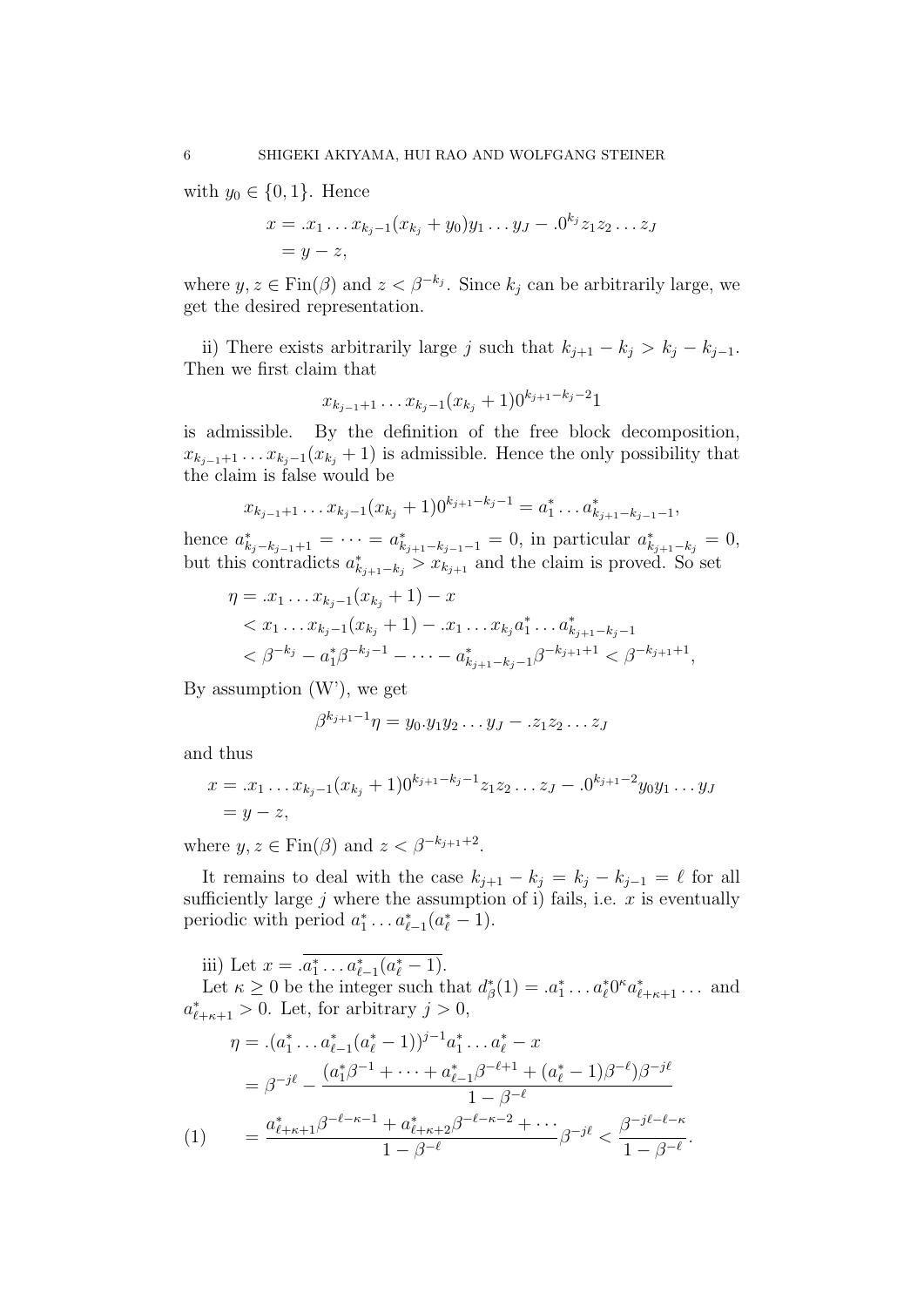From  $a_{\ell}^* > 0$  we infer that  $d_{\beta}^*(1)$  is lexicographically larger than  $10^{\ell-2}1$ . Hence  $1 > \beta^{-1} + \beta^{-\ell}$  and  $(1 - \beta^{-\ell})^{-1} < \beta$ . This together with (1) implies  $\eta < \beta^{-j\ell-\ell-\kappa+1}$ .

If  $\ell > 1$ , then  $\eta < \beta^{-j\ell - \kappa - 1}$ , hence

$$
\eta = .0^{j\ell + \kappa} y_0 y_1 \dots y_J - .0^{j\ell + \kappa + 1} z_1 \dots z_J
$$

and

$$
x = .(a_1^* \dots a_{\ell-1}^* (a_{\ell}^* - 1))^{k-1} a_1^* \dots a_{\ell}^* 0^{\kappa+1} z_1 \dots z_J - .0^{j\ell+\kappa} y_0 y_1 \dots y_J
$$

gives the desired representation.

The case  $\ell = 1$ , i.e.  $x = \sqrt{a_1^* - 1}$  (with  $a_1^* \ge 2$ ) is more complicated. The formula (1) becomes

(2) 
$$
\eta = \frac{a_{\kappa+2}^* \beta^{-1} + a_{\kappa+3}^* \beta^{-2} + \cdots}{1 - \beta^{-1}} \beta^{-j - \kappa - 1}
$$

and thus  $\eta < \beta^{-j-\kappa}$ . If  $\eta < \beta^{-j-\kappa-1}$ , then the argument for  $\ell > 1$  still works here. So we may assume  $\beta^{-j-\kappa-1} < \eta < \beta^{-j-\kappa}$ . From (W'), we have

$$
\eta = .0^{j+\kappa-1}y_0y_1 \dots y_J - .0^{j+\kappa}z_1 \dots z_J.
$$

Hence

$$
x = (a_1^* - 1)^{j-1} a_1^* 0^k z_1 \dots z_J - 0^{j+\kappa-1} y_0 y_1 \dots y_J.
$$

If  $z_1 z_2 \ldots < a_{\kappa+2}^* a_{\kappa+3}^* \ldots$ , then we already have the desired representation. So we assume

(3) 
$$
z_1 z_2 \ldots > a_{\kappa+2}^* a_{\kappa+3}^* \ldots
$$

We are going to show

(4) 
$$
\eta < (1 + \beta^{-1})\beta^{-j - \kappa - 1}.
$$

If this holds, then we have  $\eta - \beta^{-j-\kappa-1} \in (0, \beta^{-j-\kappa-2})$ . Hence

$$
\eta - \beta^{-j-\kappa-1} = .0^{j+\kappa+1} y_0' y_1' \dots y_{J'}' - .0^{j+\kappa+2} z_1' \dots z_{J'}',
$$

and

$$
x = .(a_1^* - 1)^{j-1}a_1^*0^{\kappa+2}z_1' \ldots z_{J'}' - .0^{j+\kappa}1y_0'y_1' \ldots y_{J'}'
$$

is a desired representation.

We may assume  $y_1 = 0$  because of  $z_1 > 0$ . (Otherwise, decrease both  $y_1$  and  $z_1$ .) Hence we have

$$
y_0.y_1 \ldots < 1.0a_1^* a_2^* \ldots = 1 + \beta^{-1}.
$$

This together with (3) implies

$$
\eta < (1 + \beta^{-1} - a_{\kappa+2}^* \beta^{-1} - a_{\kappa+3}^* \beta^{-2} - \dots) \beta^{-j-\kappa}.
$$

Substituting  $\eta$  by its expression in (2), we get

$$
\frac{a_{\kappa+2}^*\beta^{-2} + a_{\kappa+3}^*\beta^{-3} + \dots}{1 - \beta^{-1}} < 1 + \beta^{-1} - a_{\kappa+2}^*\beta^{-1} - a_{\kappa+3}^*\beta^{-2} + \dots,
$$

thus

$$
a_{\kappa+2}^* \beta^{-1} + a_{\kappa+3}^* \beta^{-2} + \dots < (1 + \beta^{-1})(1 - \beta^{-1}).
$$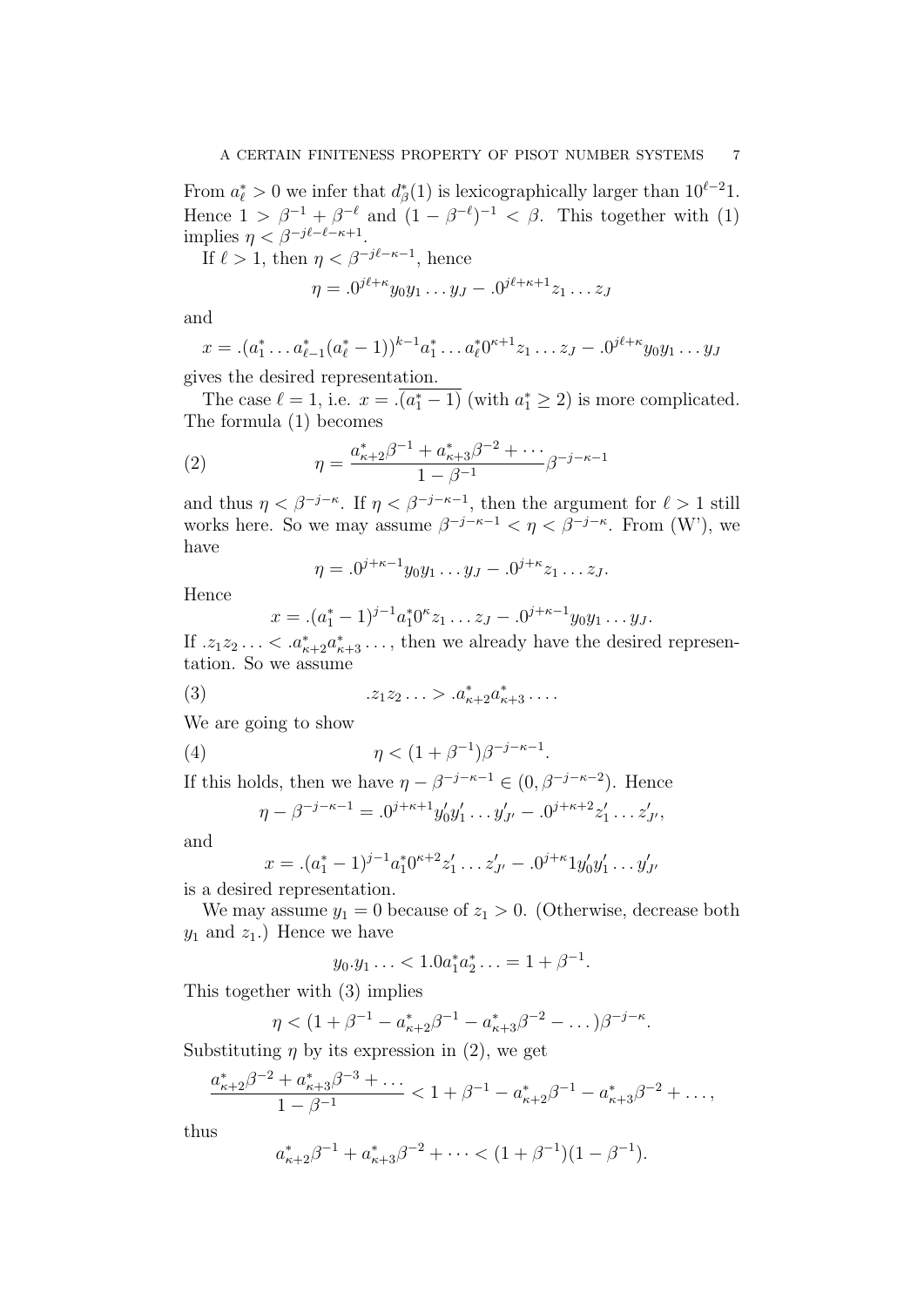Using  $(2)$  once again, we get  $(4)$ .

iv) Finally we consider  $x = .x_1 \dots x_m a_1^* \dots a_{\ell-1}^* (a_{\ell}^* - 1)$ . By iii), there exist  $.y_1 \ldots y_J$  and  $.z_1 \ldots z_J \in \text{Fin}(\beta)$  such that

$$
\overline{.a_1^* \dots a_{\ell-1}^*(a_{\ell}^*-1)} = .y_1 \dots y_J - .z_1 \dots z_J.
$$

Hence for any  $j$ ,

$$
x = .x_1 \dots x_m (a_1^* \dots a_{\ell-1}^* (a_{\ell}^* - 1))^j y_1 \dots y_J - .0^{m+j\ell} z_1 \dots z_J
$$

is a desired representation. This completes the proof of the theorem.  $\Box$ 

### 3. Purely periodic orbits

In this section, we determine the set  $P$ , the purely periodic expansions in  $\mathbb{Z}[\beta]$  for cubic Pisot units. Geometrically this set  $\mathcal P$  corresponds to dual tiles sharing the origin (cf. [3]).

We first review briefly the idea of [15] to interpret  $T_\beta$  as a shift on a symbolic space. Let  $\beta > 1$  be an algebraic integer. Let  $1 = 0.b_1b_2 \ldots b_d$ be an arbitrary expression of 1 in base  $\beta$ , where  $b_i$  are integers. (We do not consider the admissibility and also allow  $b_i$  to be negative.) Let

$$
r_i = 0.b_{i+1} \dots b_d, \qquad 0 \le i \le d-1.
$$

It is easy to check that  $\{r_0, r_1, \ldots, r_{d-1}\}$  spans  $\mathbb{Z}[\beta]$ . Hence for any  $x \in \mathbb{Z}[\beta] \cap [0,1)$ , there are integers  $z_1, z_2, \ldots, z_d$  such that

$$
x = z_1 r_{d-1} + z_2 r_{d-2} + \dots + z_d r_0
$$

and a sequence  $(z_{d+1}, z_{d+2}, \ldots)$ , such that for each  $i \geq 1$ ,

(5) 
$$
0 \leq z_i r_{d-1} + z_{i+1} r_{d-2} + \cdots + z_{i+d-1} r_0 < 1.
$$

Then the sequence in the above formula is uniquely determined by initial values  $z_1, z_2, \ldots, z_{d-1}$  and we call it a *carry sequence* of x. Let  $x_i = b_1 z_{d+i-1} + \cdots + b_d z_i$ , then it is easy to check that the  $\beta$ -expansion of x is  $0.x_1x_2...$  Hence

**Lemma 2.** ([15]) Let  $x \in \mathbb{Z}[\beta] \cap [0,1]$ . Then  $x \in \mathcal{P}$  if and only if a carry sequence of x is purely periodic.

Let  $\beta > 1$  be the dominant root of the polynomial

$$
f(x) = x^3 - ax^2 - bx - c.
$$

Then  $\beta$  is a Pisot number if and only if

$$
|b - c| < a + c \text{ and } c^2 - b < \text{sgn}(c)(1 + ac)
$$

holds. When  $c = 1$ ,  $\beta$  is a Pisot number if and only if  $-a+1 \leq b \leq a+1$ . When  $c = -1$ ,  $\beta$  is a Pisot number if and only if  $-a+3 \leq b \leq a-1$ .  $(cf. [2])$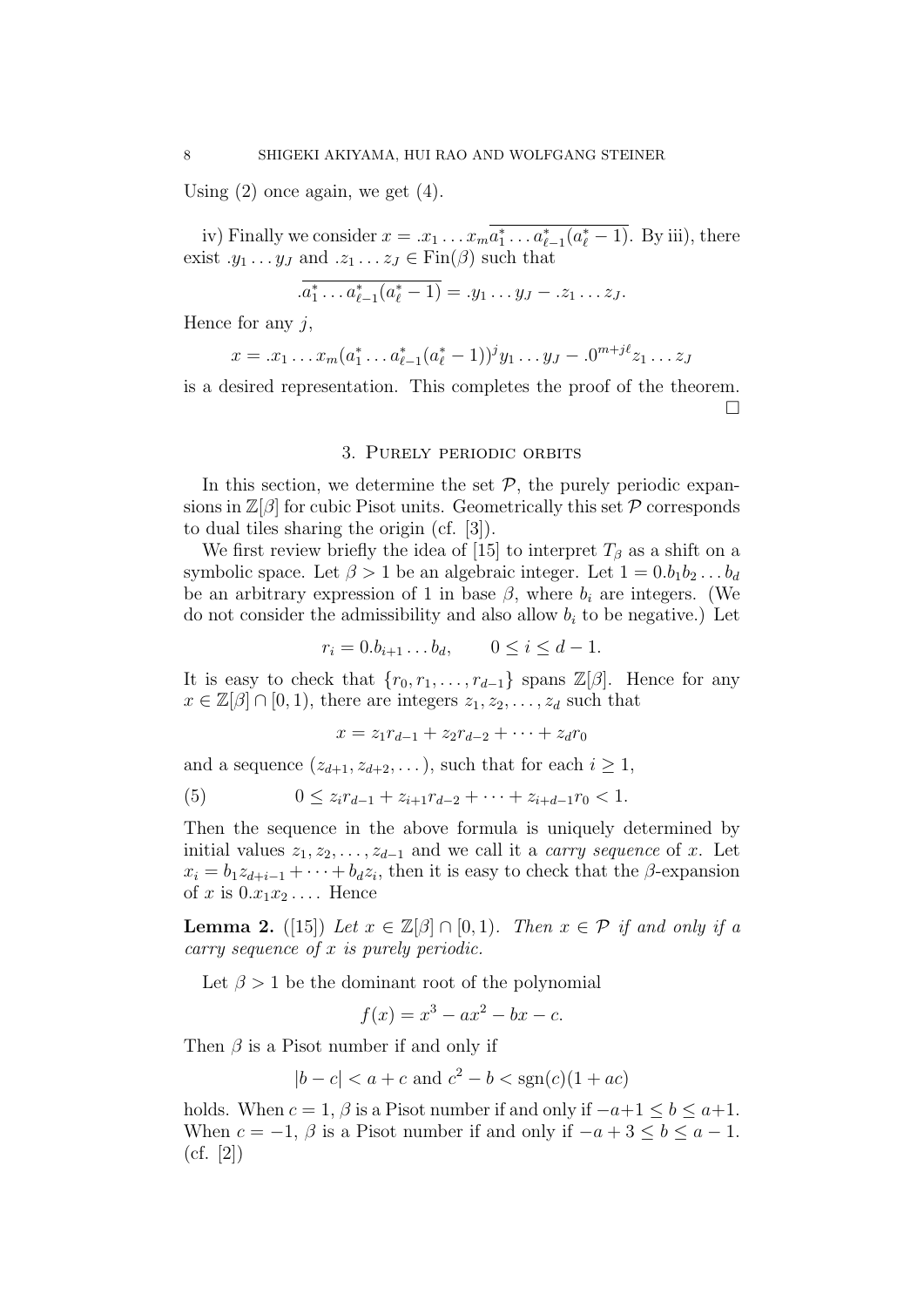**Proposition 1.** Let  $\beta$  be a cubic Pisot unit. Then the set  $\mathcal{P}$  is given by the following table.

| $c=1$ |       | $a=1$ $b=0,1,2$                |                                       |
|-------|-------|--------------------------------|---------------------------------------|
|       |       | $a\geq 2$ $-1\leq b\leq a+1$   |                                       |
|       |       | $a \ge 3$ $-a+1 \le b \le -2$  | $(va + vb), v \ge 0, admissible$      |
|       |       | $c = -1$ $a \ge 1$ $b = a - 1$ | $0, (a-1)(b-1), (b-1)(a-1),$          |
|       |       |                                | $a(b-2), (b-2)a$                      |
|       | a > 4 | $2 \leq b \leq a-2$            | $0, (a-1)(b-1), (b-1)(a-1)$           |
|       |       | $a \geq 2$ $b = 1$             | $0, (a-1)0, 0(a-1), (a-1)$            |
|       | a > 3 | $-a+3 < b < 0$                 | $(av + bv - 2v), v \ge 0, admissible$ |

*Proof.* For  $a \leq 6$ , this is checked by a theoretic bound on  $\mathcal{P}$  (cf. [3], Lemma 2). In the following, we assume  $a \geq 6$ . Let  $r_0 = 1$ ,  $r_1 = \frac{b}{\beta} + \frac{c}{\beta}$  $\overline{\beta^2}$ and  $r_2 = \frac{c}{6}$  $\frac{c}{\beta}$ . Then  $\{r_0, r_1, r_2\}$  is a basis of  $\mathbb{Z}[\beta]$ . Suppose  $(z_i)_{i\geq 1}$  is a purely periodic carry sequence other than 0. Then

(6) 
$$
0 \le z_i r_2 + z_{i+1} r_1 + z_{i+2} < 1.
$$

We denote

$$
z_{\min} = \min\{0, \min_{z_i \leq 0} z_i\}, \ z_{\max} = \max\{0, \max_{z_i \geq 0} z_i\}.
$$

i)  $c=1$ ,  $b=a+1$ .

This case has been treated by [2]. Here we give a simpler proof. Let  $\theta$  and  $\theta'$  (assume  $\theta > \theta'$ ) be the roots of

 $r_2X^2 + r_1X + 1 = 0.$ 

Then  $\theta' < \theta < -1$ . Let  $y_i = z_i - \theta z_{i+1}$  for  $i \geq 0$ , then we have

 $z_i r_2 + z_{i+1}r_1 + z_{i+2} = y_i r_2 + y_{i+1}(r_1 + \theta r_2).$ 

Since  $r_1 + \theta r_2 > 0$  and  $r_2 > 0$ , by (6) we have

$$
y_{\min}r_2 + y_{\max}(r_1 + \theta r_2) < 1, \\
0 < y_{\max}r_2 + y_{\min}(r_1 + \theta r_2).
$$

These two formulas imply that

$$
-\frac{r_2}{(r_1+\theta r_2)^2-r_2^2} < y_{\min} \le y_{\max} < \frac{r_1+\theta r_2}{(r_1+\theta r_2)^2-r_2^2}.
$$

When  $a \ge 6$ , we have  $r_1 > 1$ ,  $r_2 < \frac{1}{6}$  $\frac{1}{6}$  and  $-\frac{4}{3} < \theta < -1$ . Hence from the above formula we have  $-\frac{1}{3} < y_{\text{min}} < y_{\text{max}} < \frac{4}{3}$  $\frac{4}{3}$ . So for any  $i > 1$ ,  $-\frac{1}{3} < z_{i-1} - \theta z_i < \frac{4}{3}$  $\frac{4}{3}$  holds.

First we claim that  $z_i \leq 0$  implies  $z_{i-1} \geq |z_i|$ . Since  $-\frac{1}{3} < z_{i-1} - \theta z_i$ and  $\theta < -1$ , we have  $z_{i-1} > \theta z_i - \frac{1}{3} \ge |z_i| - \frac{1}{3}$ . Hence the claim is true because  $z_i$  are integers.

Second, we assert that  $z_{i-1} \leq -z_i$  when  $z_i > 0$ . From  $z_i > 0$  we infer  $z_{i-1}$  ≤ 0, since we had  $z_{i-1} - \theta z_i > 1 - \theta > \frac{4}{3}$  otherwise. Moreover, this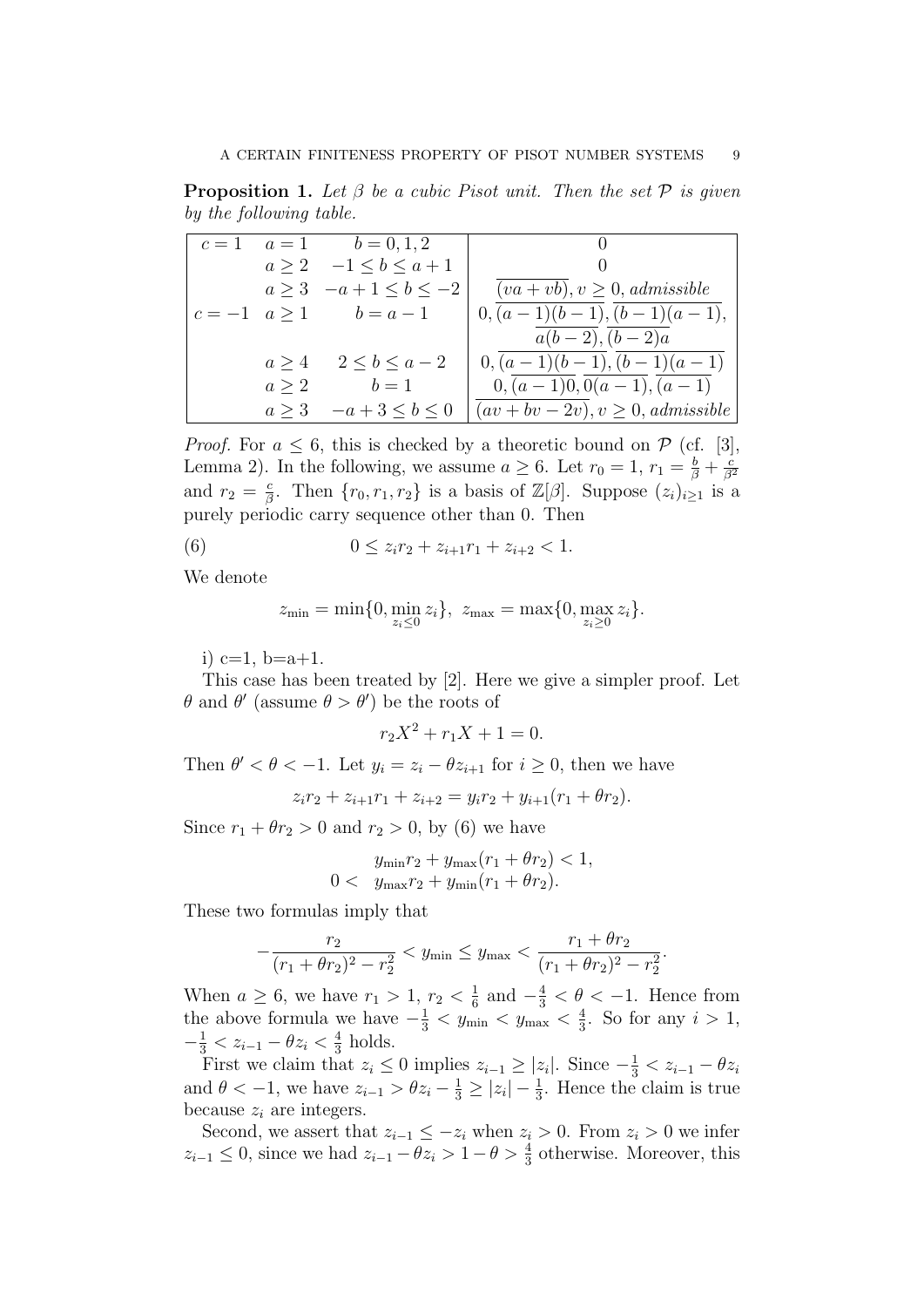implies  $z_{i-2} \geq -z_{i-1} \geq 0$  by the above claim. Suppose our assertion is false, i.e.  $-z_i + 1 \leq z_{i-1} \leq 0$ . This together with  $z_{i-2} \geq -z_{i-1}$  implies

$$
z_{i-2}r_2 + z_{i-1}r_1 + z_i
$$
  
\n
$$
\geq -z_{i-1}r_2 + z_{i-1}r_1 + (1 - z_{i-1})
$$
  
\n
$$
\geq -z_{i-1}(r_2 - r_1 + 1) + 1 \geq 1.
$$

This contradicts (6) and establishes our assertion. Hence in any case we have  $|z_{i-1}| \ge |z_i|$ . Since  $(z_i)$  is purely periodic, so  $(z_i) = z(-z)$  for some constant  $z \geq 0$ . Now by the left side of (6) we have  $0 \leq z(-r_2+r_1-1)$ , which implies  $z = 0$ . Therefore the only element of  $P$  is 0.

ii)  $c = 1, 1 \le b \le a$ .

This case follows from Theorem A.

iii)  $c = 1, b = 0$ .

This case has follows from Theorem B.

iv)  $c = 1, -a + 2 < b < -1$ .

In this case  $r_1 < 0$  and  $r_2 > 0$ . It is easy to check that

(7)  $|r_1| + |r_2| < 1.$ 

We assert that

$$
(8) \t\t |z_{\min}| \le |z_{\max}| - 1
$$

holds. Setting  $z_i = z_{\min}$  in  $r_2z_{i-2} + r_1z_{i-1} + z_i < 1$ , we get

$$
0 \le r_2 z_{i-2} + r_1 z_{i-1} + z_{\min} \le z_{\max} r_2 + z_{\min} r_1 + z_{\min}.
$$

Hence  $(z_{\text{max}} - z_{\text{min}})r_2 \ge z_{\text{min}}(r_2 - r_1 - 1)$ . So no matter  $z_{\text{min}} = 0$  or not, we have (8).

We claim that  $z_i = z_{\text{max}}$  implies  $z_{i-1} = z_{\text{max}}$ . Otherwise, setting  $z_i = z_{\text{max}}$  in  $r_2z_{i-2} + r_1z_{i-1} + z_i < 1$ , we get

$$
r_2 z_{\min} + r_1 (z_{\max} - 1) + z_{\max} \le r_2 z_{i-2} + r_1 z_{i-1} + z_{\max} < 1.
$$

This together with (8) implies  $(z_{\text{max}} - 1)(-r_2 + r_1 + 1) < 0$ . Hence  $z_{\text{max}} = 0$  and  $z_i = 0$  for any *i*. This is a contradiction and our claim is proved. Hence  $(z_i = z)$  is a constant word, and the  $\beta$ -expansion of x is  $0.x_1x_2...$  with  $x_i = z(a + b)$  for any  $i \ge 1$ . The proposition is proved in this case.

v)  $c = 1, b = -a + 1.$ 

Let  $\theta > \theta'$  be the roots of  $r_2X^2 + r_1X + 1 = 0$ . Then  $\theta > 1 > \theta' > 0$ . Using the same argument as in i), we have

$$
y_i r_2 + y_{i+1}(r_1 + \theta r_2) < 1
$$

where  $y_i = z_i - \theta z_{i+1}$ . When  $a \ge 6$  we have  $r_1 + \theta r_2 < 0$ . So setting  $y_{i+1} = y_{\min}$  we get

$$
y_{\min}r_2 + y_{\min}(r_1 + \theta r_2) < 1,
$$

which implies  $z_i - \theta z_{i+1} > y_{\min} > \frac{1}{r_1 + (\theta)}$  $\frac{1}{r_1 + (\theta + 1)r_2} > -\frac{3}{2}$  when  $a \ge 6$ .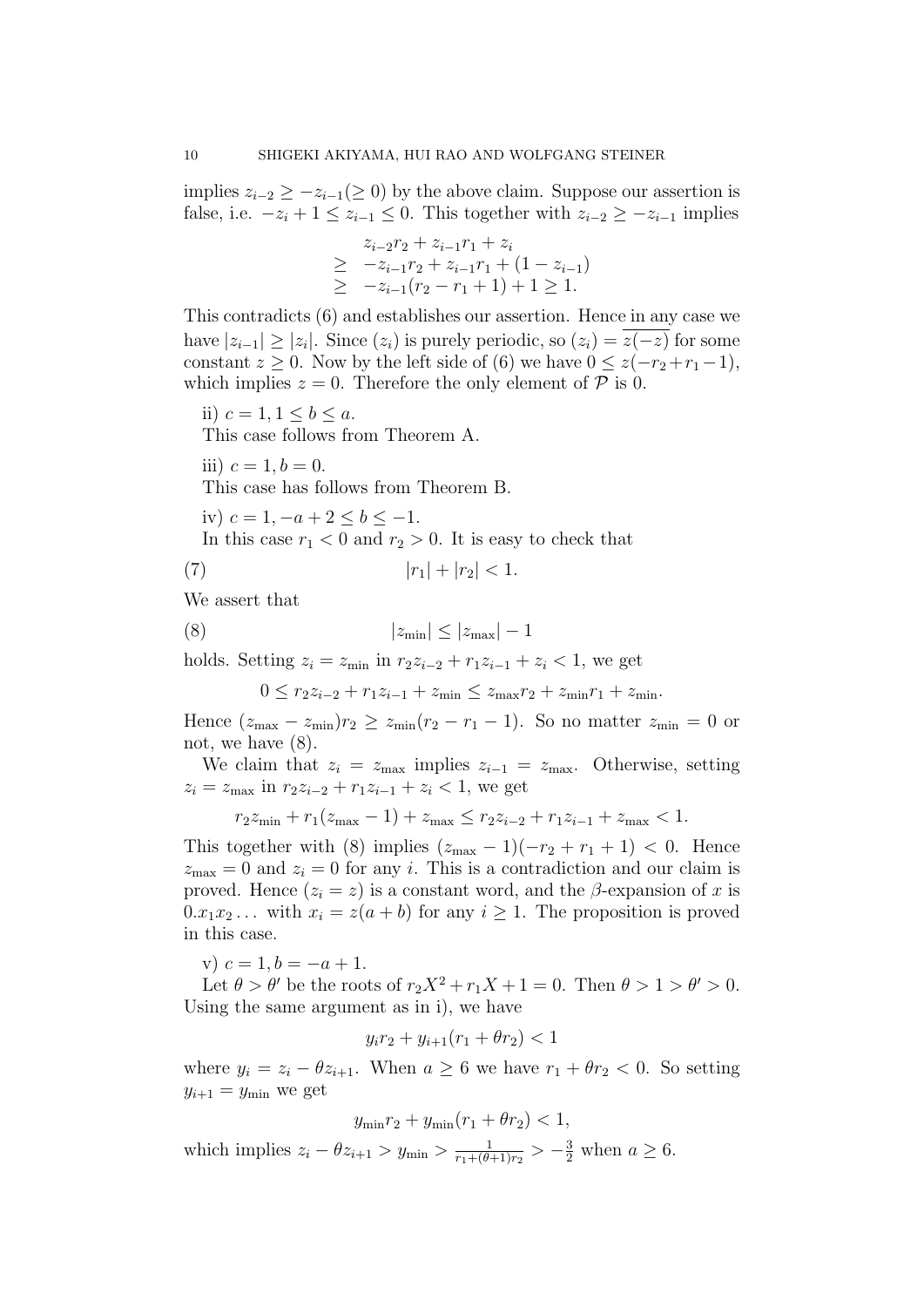If  $z_i < -1$ , then clearly  $z_{i+1} < 0$  by the above inequality. If  $z_i = -1$ , then  $z_{i+1} \leq 0$ , but  $z_{i+1} = 0$  will lead to  $z_k = 1$  for  $k \geq i+2$  by direct calculation and hence is impossible. So we conclude that  $z_i < 0$  implies  $z_{i+1}$  < 0. From (6), it is easy to show that there is at least one  $z_i$  such that  $z_i \geq 0$ . Hence we conclude that  $z_i \geq 0$  for any i.

Setting  $z_i = z_{\text{max}}$  in  $r_2z_{i-2} + r_1z_{i-1} + z_i < 1$ , it is clear that  $z_{i-1}$  must be  $z_{\text{max}}$  also. Hence  $z_i$  is a constant sequence and this case is settled.

vi)  $c = -1, 1 \leq b \leq a - 1$ .

In this case  $r_1 > 0$  and  $r_2 < 0$ . Since  $|r_1| + |r_2| < 1$ , we have  $|z_{\text{min}}| \leq z_{\text{max}} - 1$  by the same argument as in (iv). Setting  $z_{i+2} = z_{\text{max}}$ in (6), we get

$$
1 > z_i r_2 + z_{i+1} r_1 + z_{\text{max}}
$$
  
>  $z_{\text{max}} r_2 + z_{\text{min}} r_1 + z_{\text{max}}$   
 $\ge z_{\text{max}} r_2 - (z_{\text{max}} - 1)r_1 + z_{\text{max}}$ .

Hence

(9) 
$$
z_{\max} < 1 + \frac{-r_2}{1 - r_1 + r_2}.
$$

vi-1)  $b = a - 1$ . In this case  $z_{\text{max}} \leq 2$  by (9) when  $a \geq 6$ . So  $z_i \in \{-1, 0, 1, 2\}$ . If  $z_0 = -1$  and  $z_1 = -1$ , then by (6) we have  $z_2 = 1$ ,  $z_3 = 0, z_4 = 1, z_5 = 0$ . Hence it has purely periodic tail  $\overline{10}$ , which means that a purely periodic carry sequence cannot start with  $(-1)(-1)$ . By checking all the possibilities of  $z_0$  and  $z_1$ , one can show that the purely periodic carry sequences are  $\overline{0}$ ,  $\overline{10}$ ,  $\overline{01}$ ,  $\overline{2(-1)}$ ,  $\overline{(-1)2}$ . Hence  $\mathcal P$  is determined.

vi-2)  $2 \leq b \leq a-2$ . In this case  $z_{\text{max}} = 1$  and hence  $z_i \in \{0, 1\}$ . Calculations show that the purely periodic carry sequences are  $\overline{0, 01, 10}$ .

vi-3)  $b = 1$ . In this case  $z_{\text{max}} \leq 1$  and  $z_i \in \{0, 1\}$ . The purely periodic carry sequences are  $\overline{0}$ ,  $\overline{10}$ ,  $\overline{10}$ ,  $\overline{10}$ ,  $\overline{1}$ .

vii)  $c = -1, -a + 3 \le b \le 0$ .

In this case  $r_1 < 0$ ,  $r_2 < 0$  and  $|r_1| + |r_2| < 1$ .

If  $(z_i)$  is a purely periodic carry sequence with  $z_{\text{max}} = 1$ , then it is easy to check that  $(z_i) = \overline{1}$ .

Assume that  $z_{\text{max}} \geq 2$ . We claim that  $z_i = z_{\text{max}}$  implies  $z_{i-1} = z_{\text{max}}$ . Otherwise, setting  $z_i = z_{\text{max}}$  in  $r_2z_{i-2} + r_1z_{i-1} + z_i < 1$ , we get

$$
z_{\max}r_2 + (z_{\max} - 1)r_1 + z_{\max} < 1,
$$

which implies  $z_{\text{max}} < \frac{1+r_1}{1+r_1+r_2}$  $\frac{1+r_1}{1+r_1+r_2}$  < 2 when  $a \ge 6$ . This contradicts our assumption and the claim is proved. Hence  $(z<sub>i</sub>)$  is a constant sequence. This settles vii).

#### 4. Weak finiteness of cubic Pisot units

We wish to show Theorem 3 by using the result in the previous section. Let us give an example to illustrate the idea. Set  $a = 3, b =$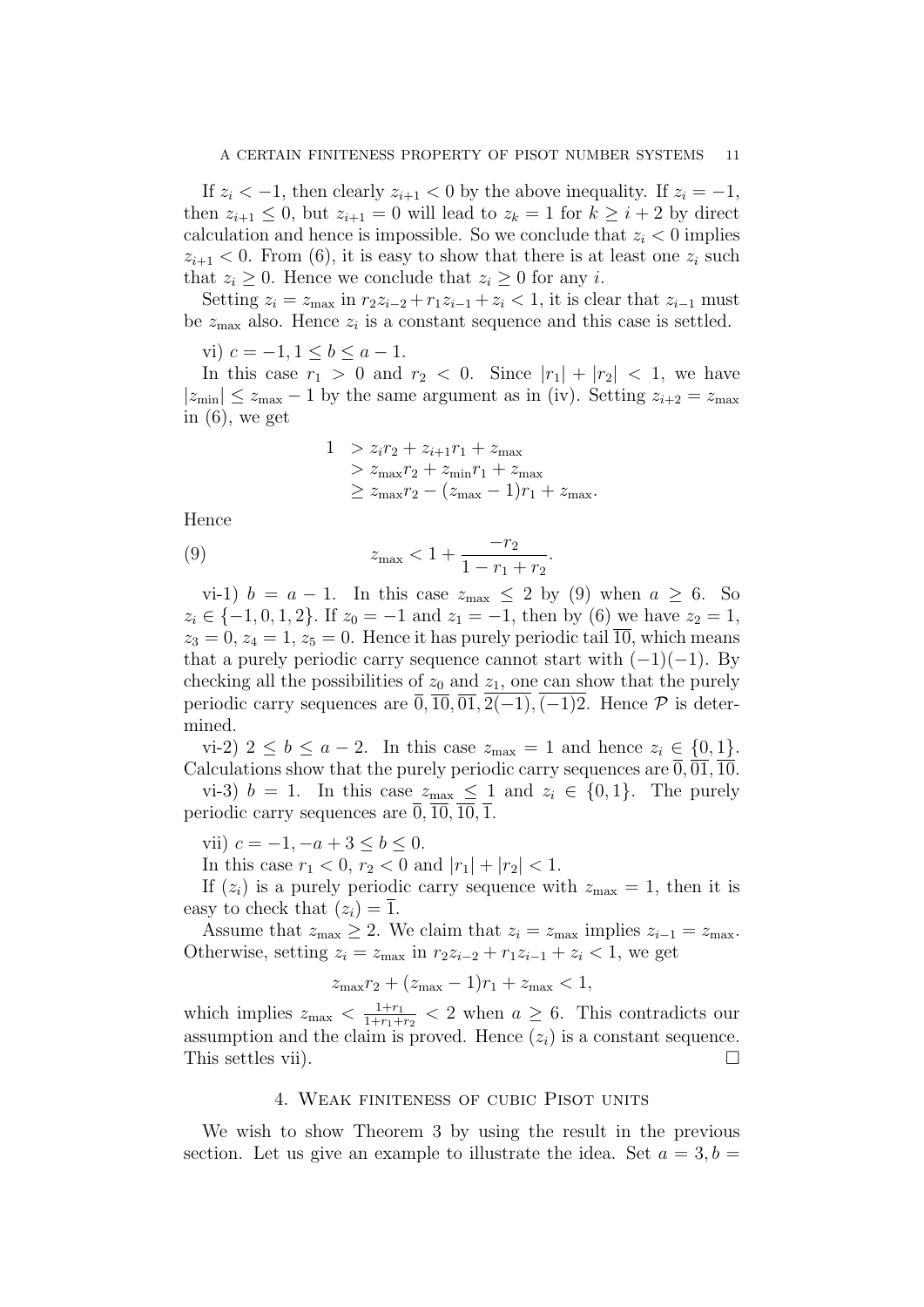$-2, c = 1$ . Then by Proposition 1, we have  $\overline{.1} = .111... \in \mathcal{P}$ . As  $d_{\beta}(1) = .20111...$ , we have

$$
.111\ldots = .111\ldots - .(-1)20111\ldots = .2(-1)1 = (2\beta^{-1} + \beta^{-3}) - \beta^{-2},
$$

which shows (H). First we recall the table of the expansion of one. The following result is due to [2] and Bassino [7].

# Lemma 3.

| $c=1$                 |                       |  |  |
|-----------------------|-----------------------|--|--|
| h                     | $d_{\beta}(1)$        |  |  |
| $-a+1 \leq b \leq -2$ | $(a-1)(a+b-1)(a+b)$   |  |  |
| $b=-1$                | $(a-1)(a-1)$ 0 1      |  |  |
| $0 \leq b \leq a$     | a b 1                 |  |  |
| $b=a+1$               | $(a+1)00a1$           |  |  |
| $c=-1$                |                       |  |  |
|                       | $d_{\beta}(1)$        |  |  |
| $-a+3 \leq b \leq 0$  | $(a-1)(a+b-1)(a+b-2)$ |  |  |
| $1 < b < a - 1$       | $a(b-1)(a-1)$         |  |  |

**Proof of Theorem 3.** If  $\mathcal{P} = \{0\}$  then the stronger condition (F) holds and we have nothing to prove. We will prove that the property (H) holds for those  $\beta$  with  $\mathcal{P} \neq \{0\}.$ 

i)  $c = 1$  and  $-a + 1 \le b \le -2$ .

Let v be an integer such that  $(v(a + b))$  belongs to P. Then  $v(a+b)$  $a - 1$  as it has to be less than the expansion of one. First consider the case  $v = 1$ . Lemma 3 shows:

$$
\overline{a(b)} = \beta^2 - (a-1)\beta - (a+b-1) = 100. - (a-1)(a+b-1).
$$

Therefore

$$
\overline{(a+b)} = .(a+b)(a+b)(a+b) + .000 \overline{(a+b)}
$$
  
= .(a+b+1)(a+b)(a+b) - .0(a-1)(a+b-1)  
= .(a+b+1)(a+b-1)1 - .0(a-2),

which gives a desired expression. We do induction on v. If  $v(a+b)+1$  $a - 1$  then by adding the expansion of one, we see

$$
\overline{.(\overline{v(a+b)})} = .(\overline{v(a+b)}+1)(\overline{v(a+b)})((\overline{v-1})(a+b)+1)\overline{((\overline{v-1})(a+b))-0(a-1)}
$$

thus the problem is reduced to  $((v-1)(a+b))$ . Similarly if  $v(a+b)$  +  $1 = a - 1$  and  $a + b > 1$ , then the same expression gives

$$
\overline{. (v(a+b))} = .(v(a+b)+1) \, 0 \, ((v-1)(a+b)+1) \, \overline{((v-1)(a+b))} - .01
$$

as desired. It remains to consider the case  $v(a + b) + 1 = a - 1$  and  $a + b = 1$  with  $v \geq 2$ . This implies  $a \geq 4$ . In this case,  $d_{\beta}(1) =$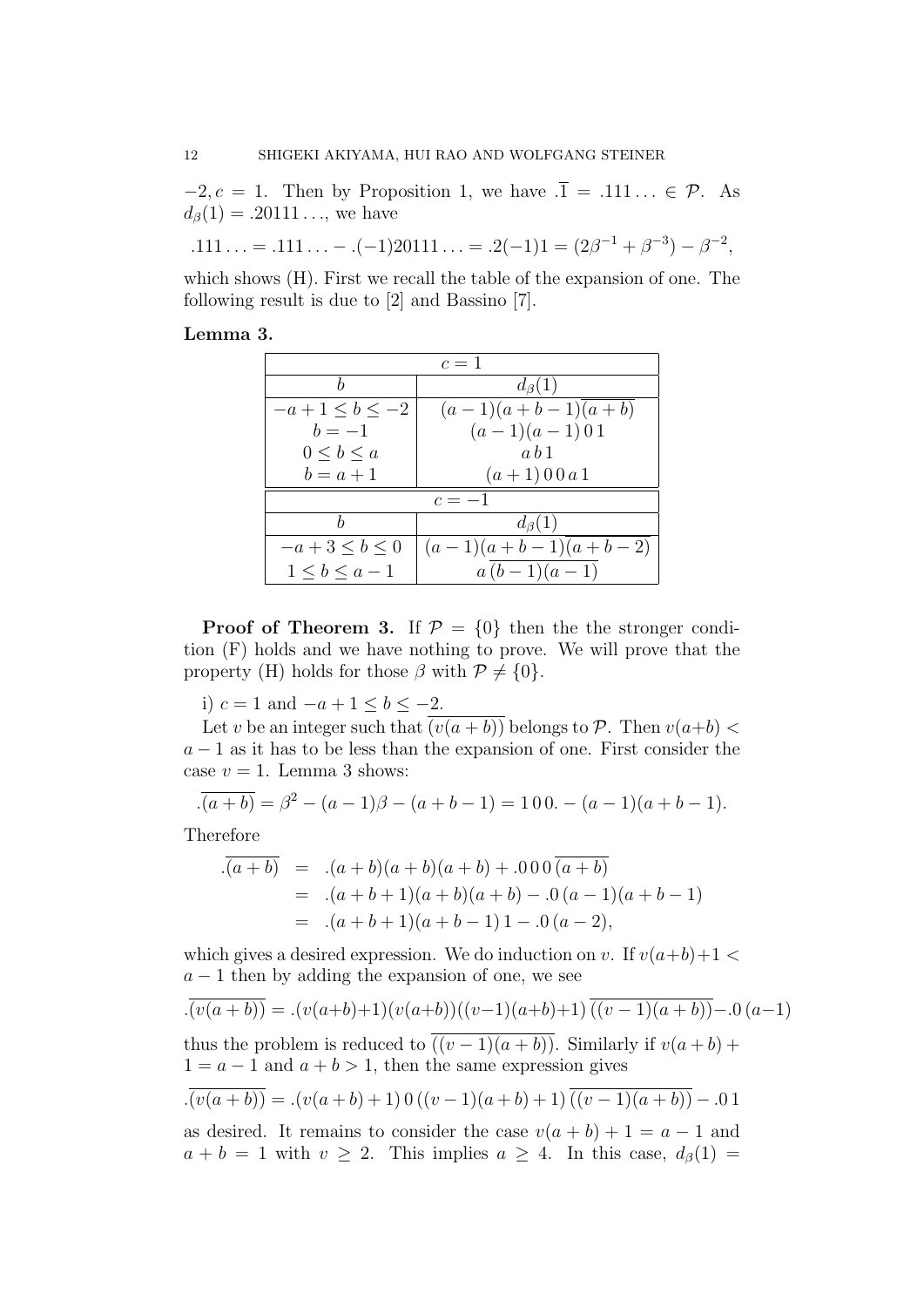$(a-1)$  0  $\overline{1}$ . Adding two expansions of one after shifting, we have

$$
\overline{(a-2)} = \overline{(a-2)} + .1(-a+1) \overline{0(-1)} + .01(-a+1) \overline{0(-1)}
$$
  
= .(a-1) 0 0 (a-3) (a-4) - .0 0 1.

This reduces the problem to  $\overline{(a-4)}$  which was discussed already. We finished this case.

ii)  $c = -1, 1 \le b \le a - 1$ 

In this case there are 
$$
\overline{(a-1)(b-1)}
$$
 and  $\overline{(b-1)(a-1)}$  in  $\mathcal{P}$ . Thus  
\n
$$
\overline{(b-1)(a-1)} = (b-1)(a-1)\overline{(b-1)(a-1)}
$$
\n
$$
= b\beta^{-1} - \beta^{-2} = b - 0.01
$$

and

$$
\overline{(a-1)(b-1)} = .(a-1)\overline{(b-1)(a-1)}\n= .(a-1)b-.001
$$

hold and we have done. When  $b = 1$  and  $b = a - 1$  there are some other elements in  $P$ , which will be treated in iii) and iv).

iii)  $c = -1$  and  $b = 1$ 

In this case, we additionally have  $\overline{(a-1)} \in \mathcal{P}$ . Using ii), we have

$$
\overline{0(a-1)} = .1 - .01
$$
 and  $\overline{(a-1)0} = .(a-1)1 - .001$ .

So  $\overline{(a-1)} = .a1 - .011 = .a - .001$ 

iv)  $c = -1$  and  $b = a - 1$ 

Adding three expansions of one after shifting, we have the formal expression

$$
0 = .(-1) a \overline{(a-2)(a-1)} - .0 (-1) a \overline{(a-2)(a-1)}+ .0 0 (-1) a \overline{(a-2)(a-1)}= .(-1) (a+1) (-3) (a+1) \overline{(a-3) a}.
$$

Thus

$$
\overline{(a-3)a} = .(a-3)a (a-3)a \overline{(a-3)a}
$$
  
= .(a-2)(-1)a(-1) = .(a-2)0a - .0101

and

$$
\overline{a(a-3)} = .a(a-2)0a-.00101
$$

give the required expressions.

v)  $c = -1$  and  $-a + 3 \le b \le 0$ 

Set  $\kappa = a + b - 2$ . Let v be an integer that  $\overline{(vk)}$  is admissible. Using the expansion of one, we see

$$
\overline{\kappa} = \kappa \kappa \kappa \overline{\kappa} = \left( a + b - 1 \right) - \left( 0 \left( 1 - b \right) \right),
$$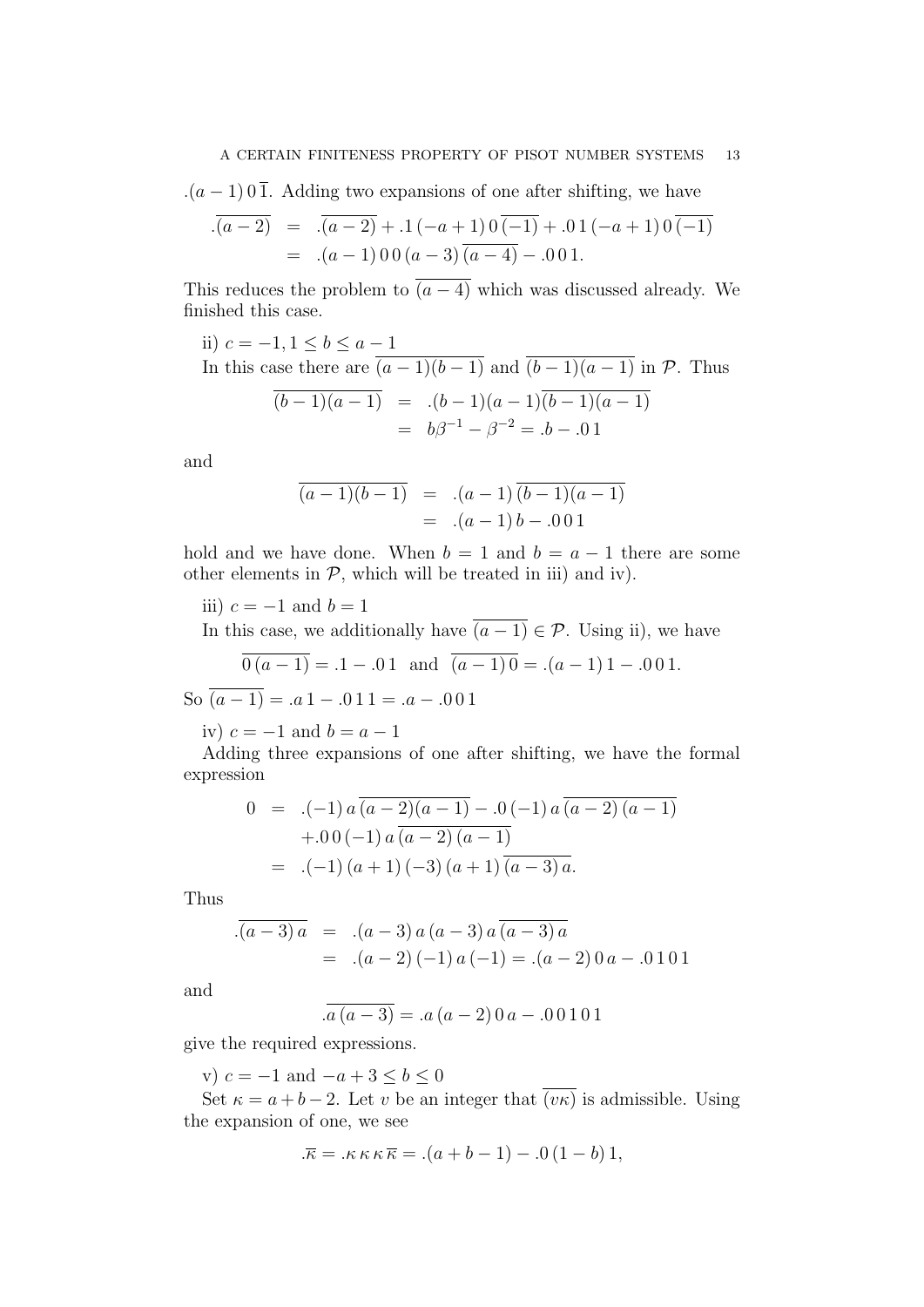which shows the case  $v = 1$ . We proceed in the same manner as in i). As  $(v\kappa)$  is admissible, we have  $v\kappa < a - 1$ . By using

$$
\overline{. (v\kappa)}
$$
  
= 
$$
\overline{. (v\kappa)} - .(-1) (a - 1) (a + b - 1) \overline{\kappa}
$$
  
= 
$$
.(\nu\kappa + 1) 0 ((\nu - 1)\kappa - 1) \overline{((\nu - 1)\kappa)} - .0 (a - 1 - \nu\kappa),
$$

we can reduce the case to  $\overline{((v-1)\kappa)}$  and have confirmed all cases.  $\Box$ 

### 5. Dominant condition

We shall proof Theorem 4 in this section. The essential idea is to use the sum of digits as in [14].

Let

$$
\chi(x) = x^d - b_1 x^{d-1} - b_2 x^{d-2} - \dots - b_d
$$

and set  $b_j = 0$  for all  $j > d$ . Let  $\beta$  be the dominant root of  $\chi(x)$ , and let  $d_{\beta}(1) = a_1 a_2 \dots$  when  $\beta > 1$ . We need the following lemma for the proof of Theorem 4.

**Lemma 4.** Let  $\beta > 1$  be the dominant root of  $\chi(x)$  with  $b_1 > \sum_{j=2}^d |b_j|$ . If, for some  $\ell > 0$ ,  $a_j = b_1 + b_2 + \cdots + b_j - 1$  for all  $j < \ell$ , then  $a_{\ell} \in \{b_1 + b_2 + \cdots + b_{\ell} - 1, b_1 + b_2 + \cdots + b_{\ell}\}.$ 

*Proof.* i) For  $\ell = 1$ , we have to show  $a_1 = \lfloor \beta \rfloor \in \{b_1 - 1, b_1\}$ . This holds because we have  $\chi(b_1-1) < 0$  and  $\chi(b_1+1) > 0$ , hence  $\beta \in (b_1-1, b_1+1)$ .

ii) For  $1 < \ell \leq d$ , consider the following addition, where all lines are zero:

$$
(-1) b_1 \t b_{\ell-1} \t b_{\ell} \t b_d
$$
  
\n...  
\n
$$
(-1) b_1 \t b_2 \t b_{d-\ell} \t b_d
$$
  
\n
$$
(-1) \t b_1 \t b_2 \t b_{d-\ell} \t b_d
$$
  
\n
$$
(-1) a_1 \t a_{\ell-1} (b_1 + \cdots + b_\ell) \t (b_{d-\ell-1} + \cdots + b_d) \t b_d
$$

Hence

$$
a_{\ell} = \left[ (b_1 + \cdots + b_{\ell}).(b_2 + \cdots + b_{\ell+1}) \ldots (b_{d-\ell-1} + \cdots + b_d) \ldots b_d \right].
$$

By the dominant condition  $b_1 > \sum_{j=2}^d |b_j|$ , we have (10)

 $|b_2+\cdots+b_{\ell+1}| \leq b_1-1,\ldots, |b_{d-\ell-1}+\cdots+b_d| \leq b_1-1,\ldots, |b_d| \leq b_1-1.$ If one of these inequalities is an equality, then  $\sum_{j=2}^{d} |b_j| = b_1 - 1$  and all  $b_j$  must have the same sign. If all  $b_j$  are positive, then  $\beta > b_1$ , which contradicts the assumption  $a_1 = b_1 - 1$ . So all  $b_j$  are negative and  $-\sum_{j=2}^{d} b_j = b_1 - 1$ . Hence we can factorize  $\chi(x)$  as

$$
\chi(x) = (x-1)(x^{d-1} - (b_1-1)x^{d-1} - (b_1+b_2-1)x^{d-2} - \dots - (b_1+\dots+b_{d-1}-1)).
$$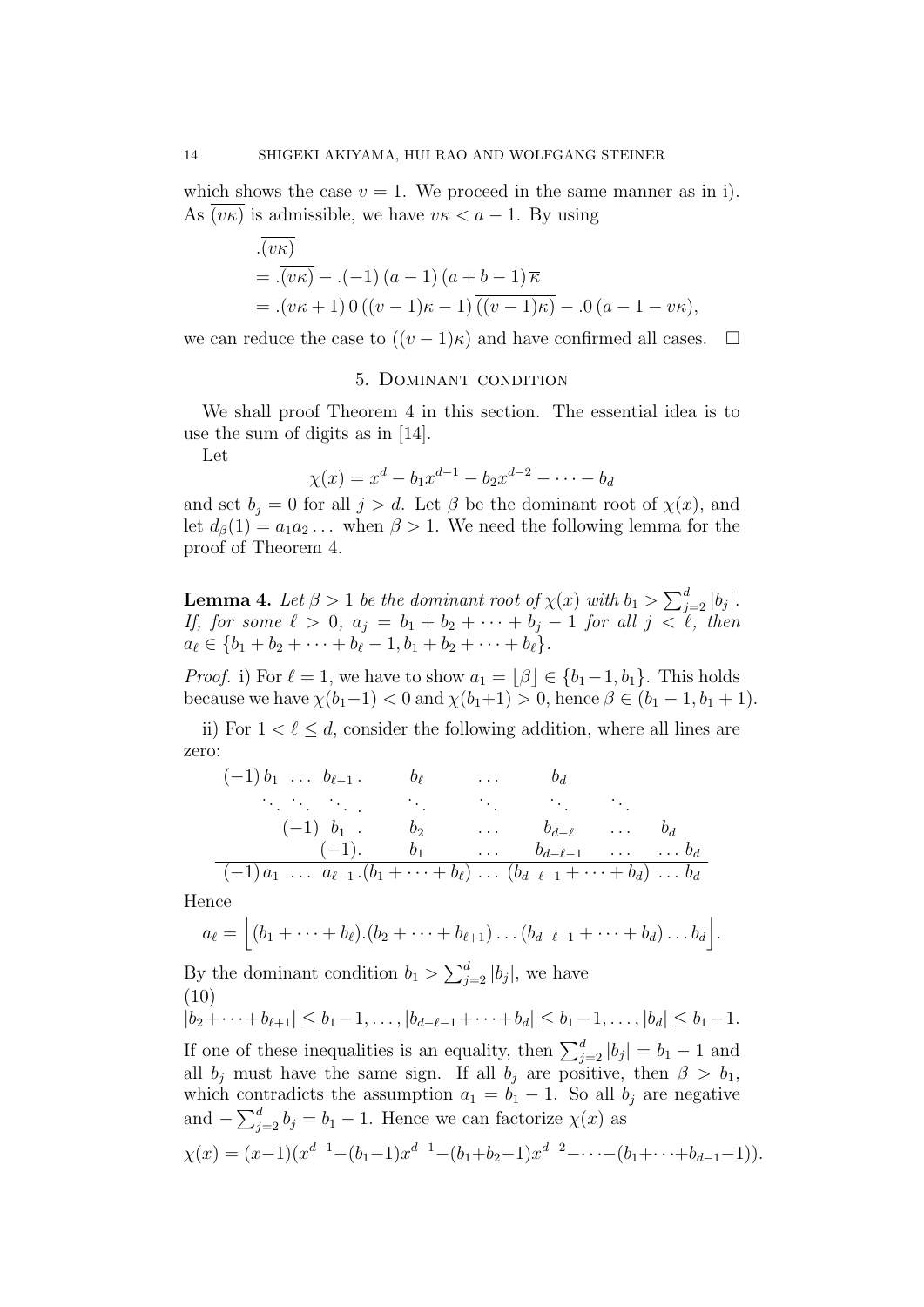Clearly  $b_1 - 1 \ge b_1 + b_2 - 1 \ge \cdots \ge b_1 + \cdots + b_{d-1} - 1 > 0$  and hence  $d_{\beta}(1) = (b_1 - 1)(b_1 + b_2 - 1)\dots(b_1 + \dots + b_{d-1} - 1)$ . The lemma is proved in this case.

If all the inequalities in (10) are strict, then

$$
\left|.(b_2 + \dots + b_{\ell+1}) \dots b_d \right| \le \frac{b_1 - 2}{\beta} + \dots + \frac{b_1 - 2}{\beta^{d-1}} < \frac{b_1 - 2}{\beta - 1} < 1
$$

and  $a_{\ell} \in \{b_1 + \cdots + b_{\ell} - 1, b_1 + \cdots + b_{\ell}\}.$ 

iii)  $\ell > d$  means that  $a_j = b_1+b_2+\cdots+b_j-1$  holds for all  $1 \leq j \leq d$ . Then it is easy to check that

$$
d_{\beta}(1) = (b_1 - 1)(b_1 + b_2 - 1)\dots(b_1 + \dots + b_{d-1} - 1)(\overline{b_1 + \dots + b_d - 1})
$$
  
and again the lemma holds

and again the lemma holds.

*Proof of Theorem 4.* By Theorem 2, it suffices to show  $(W')$ . As we have shown in the proof of Lemma 4, in case  $-1 + b_1 + \cdots + b_d = 0$  and  $(b_1, b_2) \neq (2, -1)$ , the conditions of Theorem A are satisfied and  $\beta$  has the property (F). We have to exclude  $(b_1, b_2) = (2, -1)$  because this means  $\chi(x) = x^2 - 2x + 1$  and  $\beta = 1$ . So in the following we assume  $-1 + b_1 + \cdots + b_d > 0.$ 

Consider  $x \in \mathbb{Z}[1/\beta] \cap [0,1)$ . This means that x has a representation  $x = x_1 x_2 ... x_J$  where  $x_i$  may be negative. Set  $x_k^+ = \max(x_k, 0)$ ,  $x_k^- = \max(-x_k, 0)$ . Then

$$
x = .x_1^+ x_2^+ \dots x_J^+ - .x_1^- x_2^- \dots x_J^-.
$$

We extend the notion of admissibility to integer sequences  $y_1y_2...$ with possibly negative entries by calling  $y_1y_2 \ldots$  admissible if and only if  $y_1^+ y_2^+ \dots$  and  $y_1^- y_2^- \dots$  are admissible.

If  $x_1x_2...x_J$  is admissible, then we are done. If  $x_1x_2...x_J$  is not admissible, we define an algorithm which changes it to a new representation  $x = x'_0.x'_1x'_2 \ldots x'_{J'}$ . The idea is to decrease  $\sum_{j=0}^{\infty} |x_j|$  by adding or subtracting digitwisely  $.0^{k-1}1(-b_1)\dots(-b_d)$  for some  $k \geq 0$ . Then, we show that after a finite number of iterations, we obtain an admissible (finite) representation of  $x$ .

**Algorithm.** Assume, w.l.o.g, that  $k$  is the smallest integer such that

$$
x_{k+1}^+ x_{k+2}^+ \ldots \ge a_1 a_2 \ldots
$$

If  $x_{k+1} \geq b_1$ , which is always the case if  $a_1 = b_1$ , we digitwisely add  $.0^{k-1}1(-b_1)\ldots(-b_d)$  to  $.x_1x_2\ldots x_J$  and we obtain a new representation of  $x$  in the form

$$
x'_0 \cdot x'_1 x'_2 \ldots = 0 \cdot x_1 \ldots x_{k-1} (x_k + 1) (x_{k+1} - b_1) \ldots (x_{k+d} - b_d) x_{k+d+1} \ldots
$$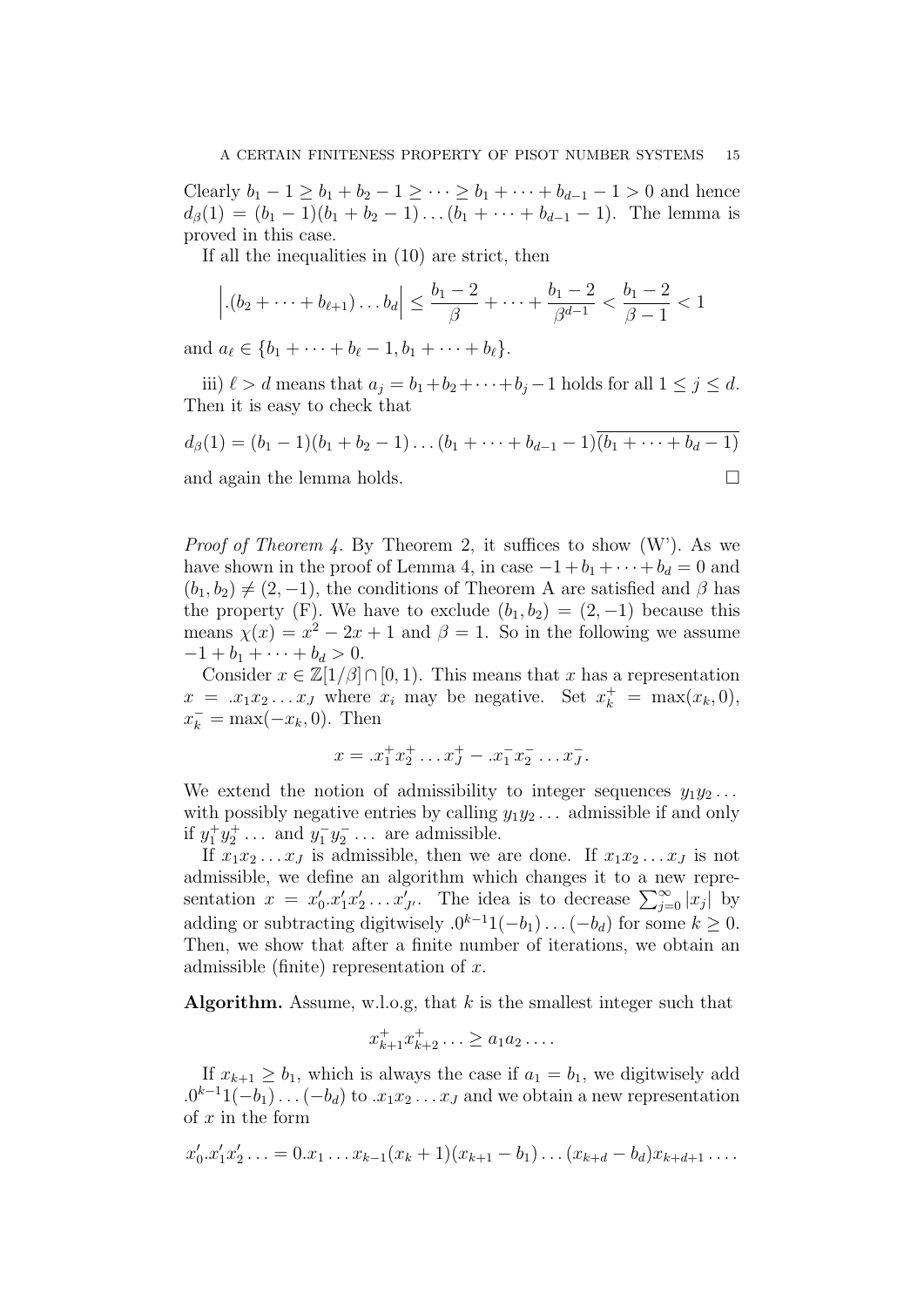(For  $k = 0$ , read  $x'_0.x'_1x'_2 \ldots = 1.(x_1 - b_1) \ldots (x_d - b_d)x_{d+1} \ldots$ ). By the dominant condition, we have

$$
\sum_{j\geq 0}^{\infty} |x'_j| - \sum_{j\geq 0}^{\infty} |x_j| \leq 1 - b_1 + \sum_{j=2}^{d} |b_j| \leq 0.
$$

The construction is finished. We remark that the left side of the above formula is strictly less than 0 in case  $x_k < 0$ .

If  $x_{k+1} = b_1 - 1$ , then necessarily  $a_1 = b_1 - 1$  and  $x_{k+2}^+ x_{k+3}^+ \dots \ge$  $a_2a_3...$  Moreover, Lemma 4 gives  $a_2 \in \{b_1 + b_2 - 1, b_1 + b_2\}.$ 

If  $x_{k+2} \geq b_1 + b_2$ , which is always the case if  $a_2 = b_1 + b_2$ , then we add  $.0^{k-1}1(-b_1)\ldots(-b_d)$  and  $.0^{k}1(-b_1)\ldots(-b_d)$  to  $x_1x_2\ldots x_J$  and obtain

$$
x'_0 \tcdot x'_1 x'_2 \tots = 0 \tcdot x_1 \tcdot x_{k-1} (x_k + 1)(x_{k+1} + 1 - b_1)(x_{k+2} - b_1 - b_2)
$$
  

$$
(x_{k+3} - b_2 - b_3) \tcdot (x_{k+d} - b_{d-1} - b_d)(x_{k+d+1} - b_d) x_{k+d+2} \tcdot \tcdot
$$

and hence

$$
\sum_{j=0}^{\infty} |x'_j| - \sum_{j=0}^{\infty} |x_j| \le 1 + 1 - b_1 - b_1 - b_2 + \sum_{j=2}^{d} |b_j| + \sum_{j=3}^{d} |b_j| \le 0.
$$

In general, we look for the positive integer  $\ell$  such that  $x_{k+j} = b_1 +$  $\cdots + b_j - 1$  for all  $j < \ell$  and  $x_{k+\ell} \geq b_1 + \cdots + b_{\ell}$ . We claim that such an  $\ell$  always exists under the assumption  $-1 + b_1 + \cdots + b_d > 0$ . Otherwise,  $x_{k+1}^+ x_{k+2}^+ \cdots \ge a_1 a_2 \ldots$  and Lemma 4 imply recursively  $x_{k+j} = a_j = b_1 + \cdots + b_j - 1 > 0$  for all  $j \ge 1$ , but this contradicts that  $x_1x_2 \ldots x_J$  is finite and the claim is proved.

Now, add  $.0^{k-2+j}1(-b_1)...(-b_d)$  to  $x_1x_2...x_J$  for  $1 \le j \le \ell$ . We obtain  $x = x'_0.x'_1x'_2...$  of the form

$$
0.x_1 \dots x_{k-1}(x_k+1)(x_{k+1}+1-b_1)\dots (x_{k+\ell-1}+1-b_1-\dots-b_{k+\ell-1})
$$
  

$$
(x_{k+\ell}-b_1-\dots-b_\ell)(x_{k+\ell+1}-b_2-\dots-b_{\ell+1})\dots
$$

and

$$
\sum_{j=0}^{\infty} |x'_j| - \sum_{j=0}^{\infty} |x_j| \le
$$
  
1 + (1 - b<sub>1</sub>) + \dots + (1 - b<sub>1</sub> - \dots - b<sub>l-1</sub>) - (b<sub>1</sub> + \dots + b<sub>l</sub>) +  $\sum_{i=2}^{l} \sum_{j=i}^{l} |b_j|$   
 $\leq l - \ell b_1 + l \sum_{j=2}^{d} |b_j| \leq 0.$ 

The construction is finished.

Hence we always obtain a new representation of x with  $\sum_{j=0}^{\infty} |x'_j|$   $\leq$  $\sum_{j=0}^{\infty} |x_j|$ . If  $x_{k+1}^{-}x_{k+2}^{-}$ ...  $\ge a_1 a_2 \dots$ , a similar argument works by adding  $.0^{k-1}(-1)b_1 \ldots b_d$  to  $.x_1x_2 \ldots$  Furthermore,  $\sum_{j=0}^{\infty} |x'_j| = \sum_{j=0}^{\infty} |x_j|$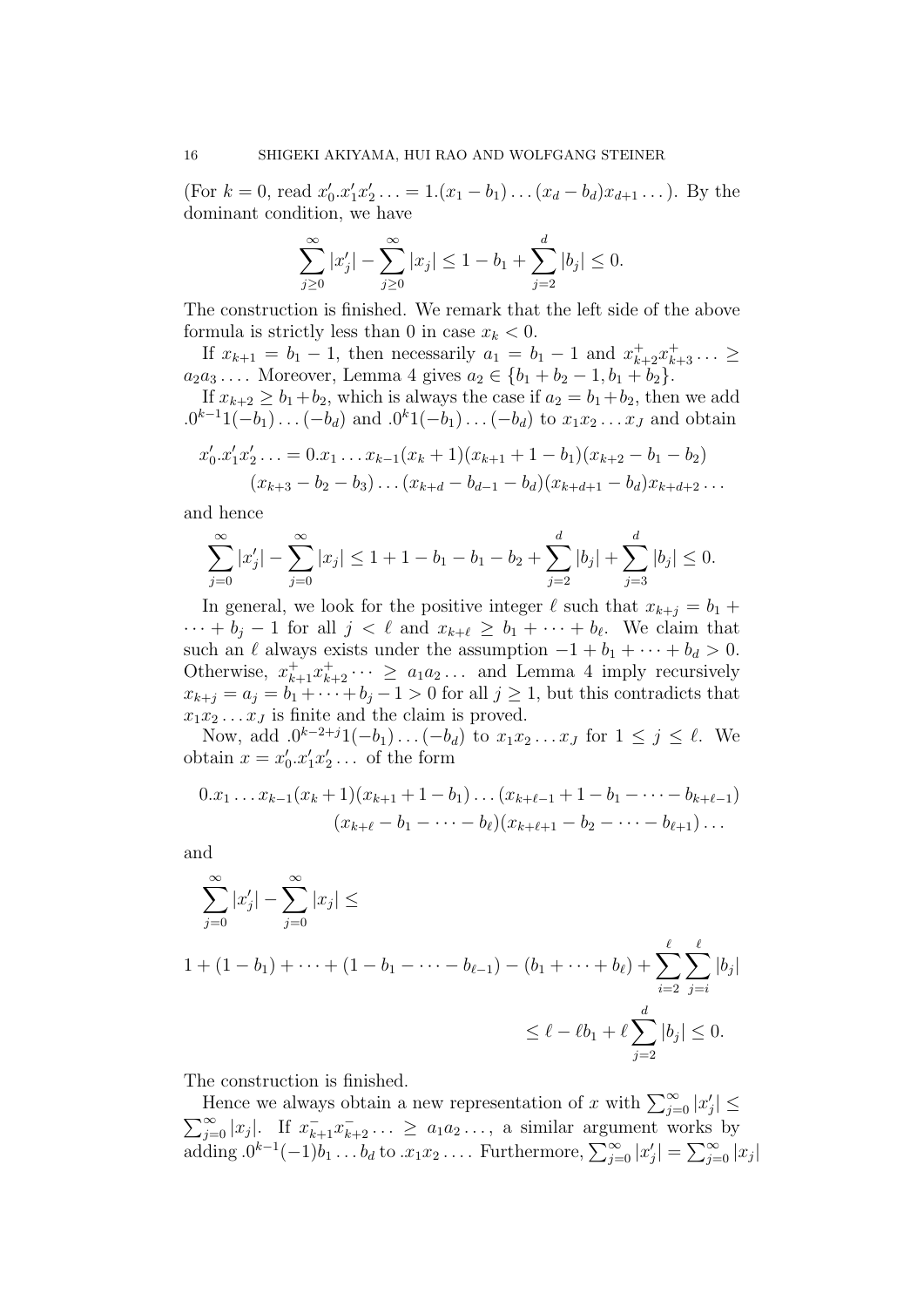is possible only for  $x_k \geq 0$  if  $x_{k+1}^+ x_{k+2}^+ \dots \geq a_1 a_2 \dots$  (and  $x_k \leq 0$  if  $x_{k+1}^{\dagger} x_{k+2}^{\dagger} \ldots \geq a_1 a_2 \ldots$ .

Starting with  $x_0^{(0)}$  $_{0}^{\left( 0\right) }.x_{1}^{\left( 0\right) }x_{2}^{\left( 0\right) }$  $2<sup>(0)</sup>$  ... = 0. $x_1x_2$ ..., construct iteratively  $x_0^{(i+1)}$  $x_1^{(i+1)}$ . $x_1^{(i+1)}$  $x_1^{(i+1)}$  ... from  $x_0^{(i)}$  $_{0}^{\left( i\right) }.x_{1}^{\left( i\right) }$  $n_1^{(i)}$ ... as above by using the minimal  $k \geq 0$ such that  $x_{k+1}^{(i)+} x_{k+2}^{(i)+} \ldots \ge a_1 a_2 \ldots$  or  $x_{k+1}^{(i)-} x_{k+2}^{(i)-} \ldots \ge a_1 a_2 \ldots$  and denote this  $k$  by  $k_i$ . We have

$$
\sum_{j=0}^{\infty} |x_j^{(1)}| \ge \sum_{j=0}^{\infty} |x_j^{(2)}| \ge \sum_{j=0}^{\infty} |x_j^{(3)}| \ge \dots
$$

Our algorithm terminates once we get an admissible sequence  $x_1^{(i)}x_2^{(i)}$  $\overset{\scriptscriptstyle(1)}{2}\cdot\cdot\cdot\cdot$ The admissibility implies  $\lfloor x_1^{(i)}x_2^{(i)} \rfloor$  $\binom{i}{2}$ ... | < 1 and  $x_0^{(i)} \in \{0, 1\}$  because of  $x \in [0, 1)$ . Hence  $x_0^{(i)} x_1^{(i)} x_2^{(i)}$  $2^{(i)}$ ... is admissible if  $\beta > 2$ . The only possibility for  $\beta < 2$  is  $b_1 \dots b_d = 20^{d-2}(-1)$ , but this is excluded by the assumption  $-1+b_1+\cdots+b_d > 0$ . Therefore  $x_0^{(i)}x_1^{(i)}x_2^{(i)}$  $2^{(i)}$ ... is admissible and we have a representation  $x = y - z$  with  $y, z \in \text{Fin}(\beta)$ ,  $y < \beta$  and  $z < 1$ .

Suppose that the algorithm does not terminate in finitely many steps. Then  $\sum_{j=0}^{\infty} |x_j|$  becomes a constant after some iterations. We take this sequence as the starting sequence and show that the  $\{x_0^{(i)}\}$  $x_1^{(i)}x_2^{(i)}$  $\genfrac{\{}{\}}{0pt}{}{i}{2}\cdots$ converges to an infinite sequence.

Let  $L = \min_{i \geq 0} k_i$  and h be the smallest number such that  $k_h = L$ . Assume, w.l.o.g.,  $(x_{L+1}^{(h)})^{\dagger} (x_{L+2}^{(h)})^{\dagger} \dots \ge a_1 a_2 \dots$ 

First we argue that  $x_L^{(h)} \geq 0$ , for otherwise  $\sum_{j\geq 0} |x_j^{(h+1)}|$  $|j^{(h+1)}| < \sum_{j\geq 0} |x_j^{(h)}|$  $\binom{n}{j}$ . Second, the next time we come back to  $L$ , we cannot come back with a different sign. For if  $h'$  is the next time of coming back with

$$
\left(x_{L+1}^{(h')}\right)^{-}\left(x_{L+2}^{(h')}\right)^{-}\dots
$$

non-admissible, then  $x_L^{(h')} > 0$  and thus  $\sum_{j=0}^{\infty} |x_j^{(h+1)}|$  $\left| \binom{h+1}{j} \right| \, < \, \sum_{j=0}^{\infty} |x_j^{(h)}|$  $\binom{n}{j}$ . Hence we can return to L at most  $|\beta|$  times.

By repeating the above argument, we have proved that  $x_0^{(i)}$  $x_1^{(i)}x_2^{(i)}$  $\overset{\scriptscriptstyle(1)}{2}$   $\cdots$ converges to an infinite sequence, which contradicts that  $\sum_{j=0}^{\infty} |x_j|$  is a constant. Therefore our algorithm terminates and gives us an admissible representation of x.

## 6. Branching beta expansion

There is another way to access this weak finiteness problem. The result in this section gives a practical way to show the property (F) or (W) for a fixed  $\beta$ . Before introducing the branching algorithm, we begin with an easier case, the property (F). Denote by  $T_+ = T_\beta$  and define  $T_-(x) = T_\beta(x) - 1 = \beta x - [\beta x + 1]$ . Of course  $T_-(x) \in [-1, 0)$ .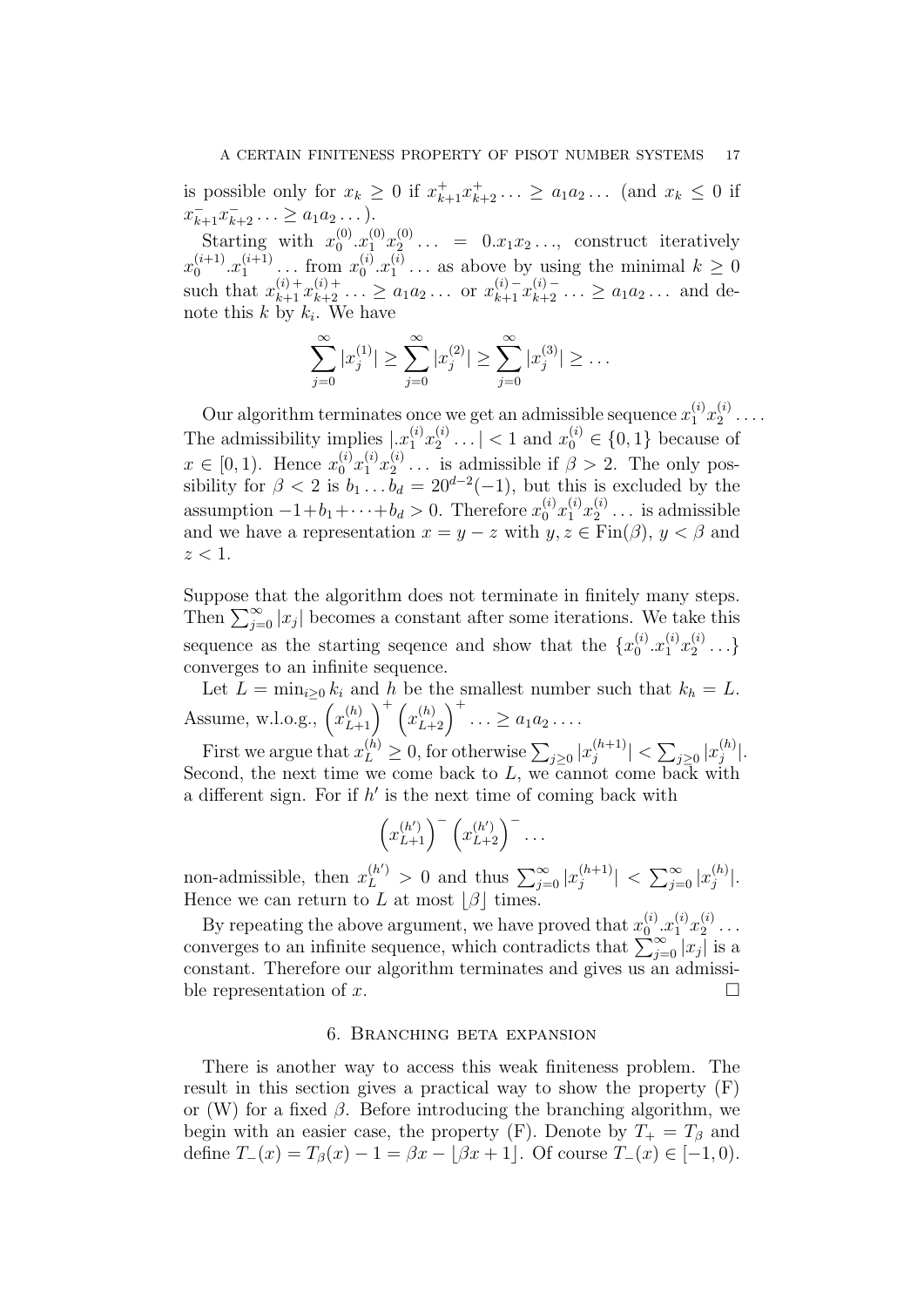We say that an element  $x \in \mathbb{Z}[\beta]$  is  $\beta$ -finite if there is a positive integer  $\ell$  that  $T^{\ell}_{\beta}(x) = 0$ . This means that x can be expanded in the form:

$$
x = \sum_{i=1}^{\ell} x_i \beta^{-i} = .x_1 x_2 \dots x_{\ell},
$$

with  $x_i = \lfloor \beta T^{i-1}_{\beta}(x) \rfloor$ . Note that the first digit  $x_1 = \lfloor \beta x \rfloor$  is an integer without restriction but the remaining expansion  $0 x_2 x_3 \dots$  is the beta expansion of  $x - x_1/\beta$ .

**Proposition 2.** Assume that there exists a subset E of  $\mathbb{Z}[\beta]$  which satisfies

- $\bullet \ 0 \in E$
- $T_+(E) \cup T_-(E) \subset E$ .
- Each element of E is  $\beta$ -finite.

Then  $\beta$  has the property  $(F)$ .

Originally this type of method was introduced by Brunotte [11] and Scheicher-Thuswaldner [22] independently for canonical number systems. The next proof is an analogy to Lemma 4.1 in [4].

*Proof.* Assume that  $\xi$  is  $\beta$ -finite and  $\eta \in E$ . We wish to show that  $\xi + \eta$ is  $\beta$ -finite. Note that

$$
T_{\beta}(\xi + \eta) - T_{\beta}(\xi) \equiv T_{\beta}(\eta) \pmod{\mathbb{Z}}.
$$

Thus if  $T_{\beta}(\xi + \eta) - T_{\beta}(\xi) \in [0,1)$  then we have

$$
T_{\beta}(\xi + \eta) = T_{\beta}(\xi) + T_{+}(\eta)
$$

and if  $T_{\beta}(\xi + \eta) - T_{\beta}(\xi) \in [-1, 0)$  then

$$
T_{\beta}(\xi + \eta) = T_{\beta}(\xi) + T_{-}(\eta).
$$

Thus we have shown that there exists an  $\eta' \in E$  such that

$$
T_{\beta}(\xi + \eta) = T_{\beta}(\xi) + \eta'.
$$

Repeating this argument, we see that there exists an  $\ell$  such that

$$
T^{\ell}_{\beta}(\xi + \eta) = T^{\ell}_{\beta}(\xi) + \eta'' = \eta''
$$

with  $\eta'' \in E$ . Using the assumption of the proposition, we have shown that  $\xi + \eta$  is  $\beta$ -finite.

Since  $T_-(0) = -1$ , it is easy to see that  $T_-(0)$   $(i = 1, 2, ..., d)$  forms a basis of  $\mathbb{Z}[\beta]$  as Z-module, where d is the degree of  $\beta$ . Hence E contains a basis of  $\mathbb{Z}[\beta]$ . Using the additivity, each element of  $\mathbb{Z}[\beta]$ is β-finite. Let x be an element of  $\mathbb{Z}[1/\beta]$  and take a positive integer N that  $\beta^{N}x \in \mathbb{Z}[\beta]$ . Then  $T_{\beta}^{N}(x) \in \mathbb{Z}[\beta] \cap [0,1)$ . This shows that x is  $\beta$ -finite. Reviewing the definition of the beta expansion, this also proves that each element  $x \in \mathbb{Z}[\beta]_{\geq 0}$  has finite beta expansion.  $\square$ 

Assume that  $\beta > 1$  is the dominant root of the polynomial  $x^d - b_1 x^{d-1} - b_2 x^{d-2} - \cdots - b_d$ . Let  $r_i = .b_{i+1}b_{i+2} \ldots b_d = \sum_{k=1}^{d-i} b_{i+k} \beta^{-k}$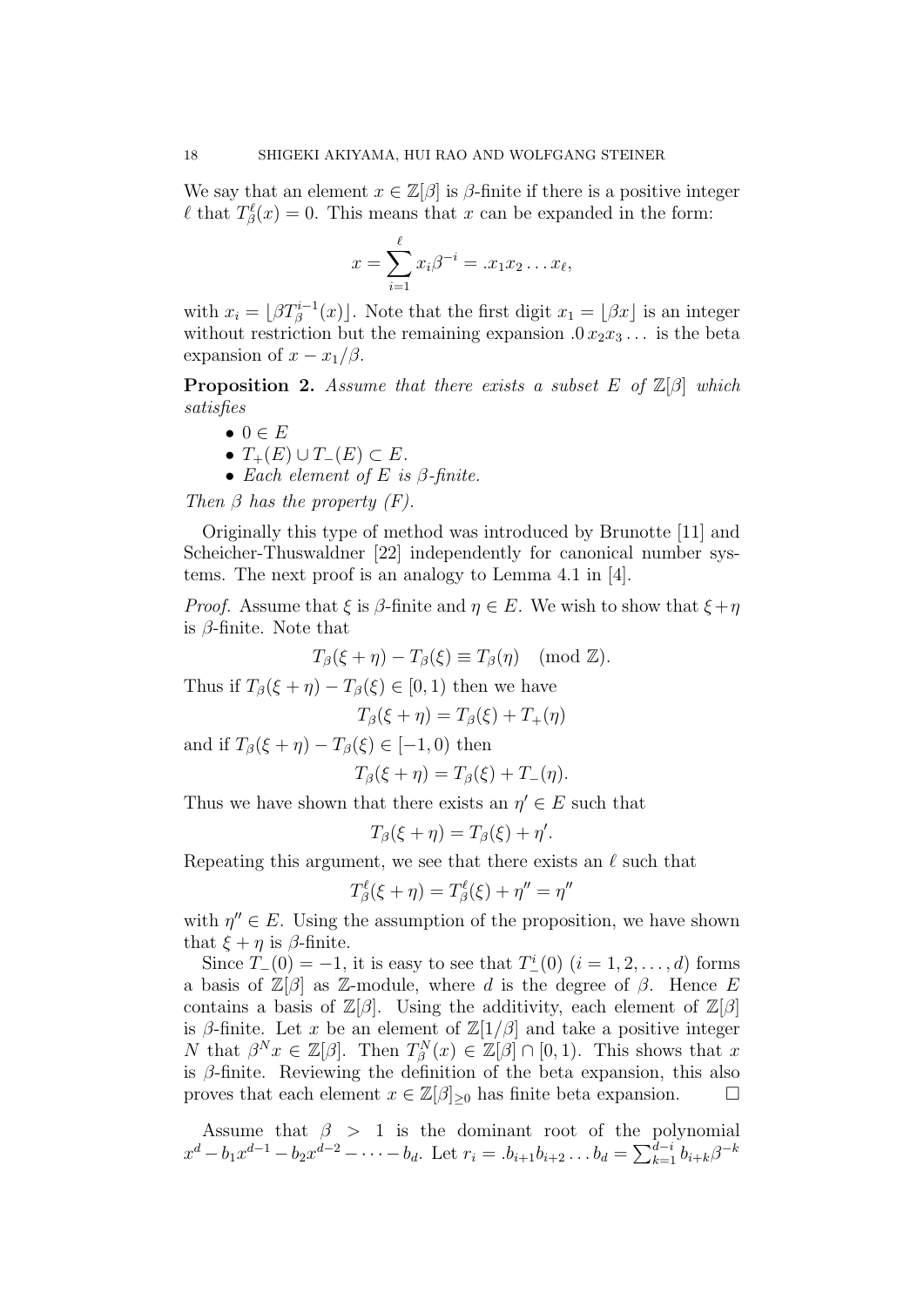for  $i = 0, 1, \ldots d - 1$ . Assume that  $\sum_{i=1}^{d-1} |r_i| < 1$ . Then we show that the set

$$
E = \left\{ \sum_{i=0}^{d-1} z_{d-i} r_i \middle| z_i \in \{-1, 0, 1\} \right\}
$$

satisfies first the first two conditions of Proposition 2. The first condition is clear. Using the carry sequence explained in §3, we have

$$
T_{\pm} \left( \sum_{i=0}^{d-1} z_{d-1-i} r_i \right) = \sum_{i=0}^{d-1} z_{d-i} r_i
$$

and  $z_d$  has two choices to satisfy

(11) 
$$
-1 \le z_1 r_{d-1} + z_2 r_{d-2} + \cdots + z_d r_0 < 1.
$$

Thus to show the 2nd condition of Lemma 2, it suffices to show that if  $z_i \in \{-1, 0, 1\}$  for  $i = 1, \ldots d - 1$  then  $z_d \in \{-1, 0, 1\}$ . But this is clear from the condition  $\sum_{i=1}^{d-1} |r_i| < 1$ . Now we give an alternative proof of the results in [15].

The following corollary can be found implicity in [15].

Corollary 1. If  $r_1, r_2, \ldots r_{d-1} > 0$  and  $\sum_{i=1}^{d-1} r_i < 1$  then  $\beta$  has the property (F).

*Proof.* We only need to show that each element x of  $E$  has finite beta expansion. Recalling (5),  $z_{i+d-1}$  is determined from  $z_i, z_{i+1}, \ldots, z_{i+d-2}$ by  $T_\beta$ . Suppose that x does not have finite beta expansion. Then we may assume  $x \in \mathcal{P}$ . Using periodicity, the associated carry sequence  $(z<sub>i</sub>)$  cannot take the value −1 since  $z<sub>i+d-1</sub> = -1$  causes a contradiction in (5). Thus  $z_i$  must be 0 or 1. This implies  $z_{i+d-1} = z_{i+d} = \cdots = 0$ and thus the carry sequence falls into the 0 cycle. This is absurd.  $\Box$ 

From this, Theorem B is easily shown, since  $r_1 + \cdots + r_{d-1}$  equals

$$
(b_2+b_3+\cdots+b_d)\beta^{-1}+(b_3+b_4+\cdots+b_d)\beta^{-2}+\cdots+b_d\beta^{-d+1},
$$

which is easily seen to be less than 1.

Now, let us introduce the 'branching' beta expansion. Assume that x can be transformed by one of two maps  $T_{+}$ :

$$
x = \xi_1 \xrightarrow{x_1} \xi_2 \xrightarrow{x_2} \xi_3 \xrightarrow{x_3} \dots
$$

where  $x_i = \beta \xi_i - T_{m_i}(\xi_i)$  and  $m_i \in \{+, -\}$ . Then we can expand x by

(12) 
$$
x = \sum_{i=1}^{\infty} x_i \beta^{-i} = .x_1 x_2 ...
$$

Take an integer  $q < \beta$ . We say that x is q-expansible if  $|T_{m_k}(\xi_k)| < q/\beta$ for all k, and x is q-finite if additionally  $T_{m_\ell}(\xi_\ell) = 0$  for some  $\ell$ . If x is q-expansible, then x is expanded in a form (12) with  $|x_i| \leq q$  for  $i \geq 2$ . Note that  $x_1$  may be large. The largest digit  $|x_i| = q$   $(i \geq 2)$  appears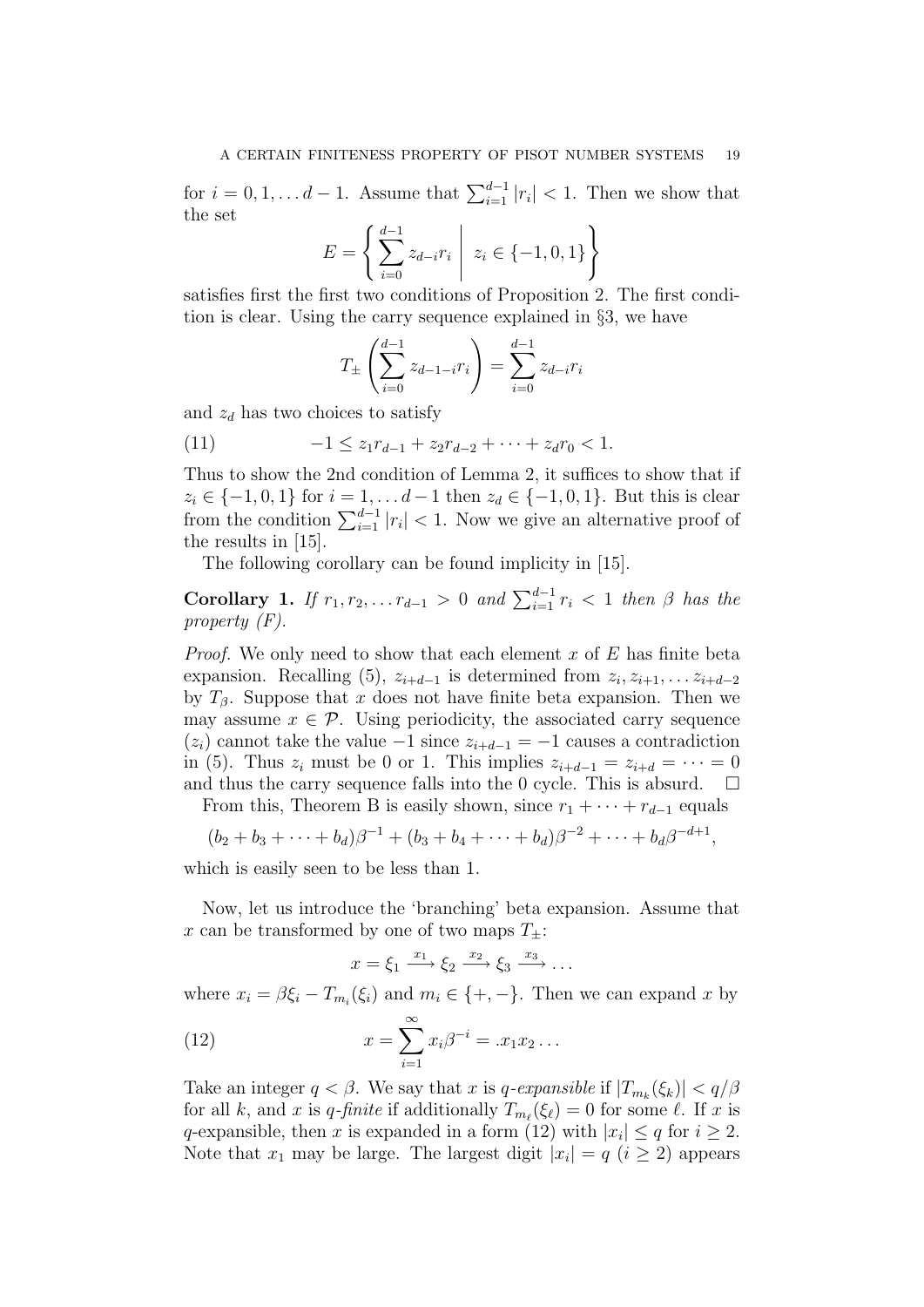only when we change the 'branching direction', i.e., the signs  $m_{i-1}$  and  $m_i$  are different.

Conversely, if we have an expression (12) of x with  $|x_i| \leq q-1$ for  $i \geq 2$  then one will see that x is q-expansible. In fact, taking  $m_i$ appropriately, we have

$$
T_{m_k}(\xi_k) = \sum_{i=k+1}^{\infty} x_i \beta^{k-i}
$$

with

$$
\left|T_{m_k}(\xi_k)\right| \leq \frac{q-1}{\beta-1} < \frac{q}{\beta},
$$

where we used the assumption  $q < \beta$ .

If  $q > \beta/2$ , then each  $x \in \mathbb{R}$  is q-expansible. This fact is seen by the central beta transformation:

$$
U_{\beta}(x) = \beta x - \left[\beta x + \frac{1}{2}\right]
$$

which acts on  $[-1/2, 1/2) \subset (-q/\beta, q/\beta)$ . This gives digits  $x_i \in (-(\beta +$  $1)/2$ ,  $(\beta+1)/2$ ) ∩ Z for  $i \ge 2$ . This is a deterministic algorithm and  $U_{\beta}$ coincides with  $T_+$  or  $T_-\$  depending on the applied value. In general, the above branching expansion is indeterministic and we have one or two choices of digits.

**Proposition 3.** Assume that there exists a subset E of  $\mathbb{Z}[\beta]$  which satisfies

- $\bullet \ 0 \in E$
- $T_+(E) \cup T_-(E) \subset E$
- There exists  $\beta/2 < q < \beta$  that each  $x \in E$  is q-finite.

Then each element of  $\mathbb{Z}[1/\beta]$  is q-finite. If  $q < \lfloor \beta \rfloor$  then  $\beta$  satisfies the property (W). The last inequality can be replaced by  $q \leq |\beta|$  when  $a_2 = |\beta T_{\beta}(1)| > 0.$ 

*Proof.* Assume that  $\xi$  is q-finite and  $\eta \in E$ . We aim for showing that  $\xi + \eta$  is q-finite. By the assumption,

$$
\xi = \xi_1 \xrightarrow{x_1} \xi_2 \xrightarrow{x_2} \xi_3 \xrightarrow{x_3} \cdots \xrightarrow{x_{\ell-1}} \xi_{\ell} \xrightarrow{x_{\ell}} 0
$$

where  $x_i = \beta \xi_i - T_{m_i}(\xi_i)$  and  $m_i \in \{+, -\}$  and  $|T_{m_k}(\xi_k)| < q/\beta$  for all k. We claim that there exists an  $\eta' \in E$  and  $k_1 \in \{+, -\}$  such that

$$
T_{k_1}(\xi+\eta)=T_{m_1}(\xi)+\eta'\,\,\text{with}\,\,\left|T_{k_1}(\xi+\eta)\right|<\frac{q}{\beta}.
$$

Note that

 $T_{m_1}(\xi + \eta) - T_{m_1}(\xi) = T_+(\xi + \eta) - T_+(\xi) \equiv T_+(\eta) \pmod{\mathbb{Z}}.$ Thus if  $T_+(\xi + \eta) - T_+(\xi) \in [0,1)$  then we have

$$
T_{m_1}(\xi + \eta) = T_{m_1}(\xi) + T_+(\eta)
$$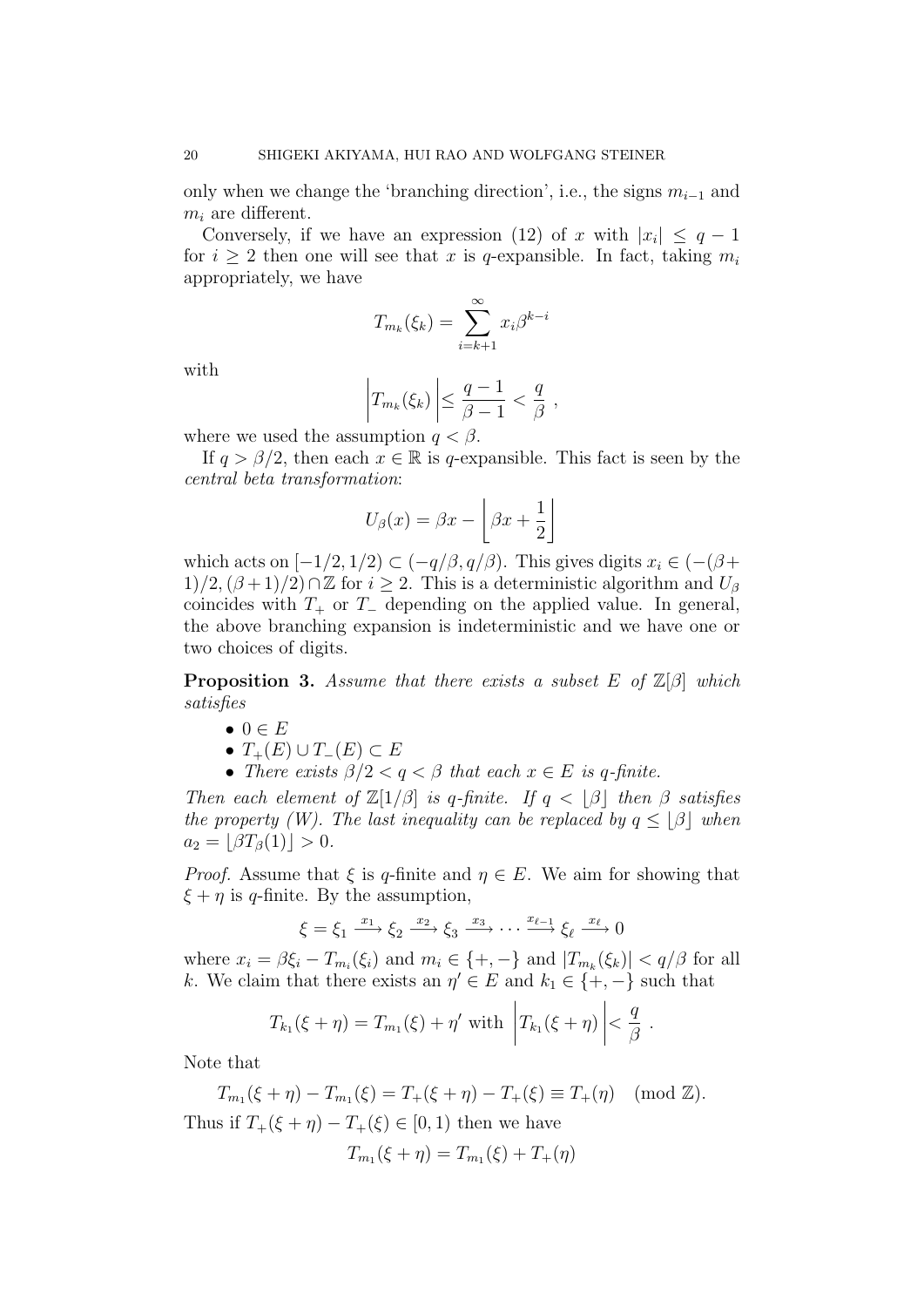and if  $T_+(\xi + \eta) - T_+(\xi) \in [-1,0)$  then

$$
T_{m_1}(\xi + \eta) = T_{m_1}(\xi) + T_{-}(\eta).
$$

Thus if  $|T_{m_1}(\xi + \eta)| < q/\beta$ , then we take  $k_1 = m_1$  and  $\eta' = T_{\pm}(\eta) \in E$ . Assume that  $T_{m_1}(\xi + \eta) \in [-1, -q/\beta]$ . Then we see  $m_1 = -$ . As  $|T_{m_1}(\xi)| < q/\beta$ , the value  $T_{\pm}(\eta)$  must be negative. So we have

$$
T_{-}(\xi + \eta) = T_{-}(\xi) + T_{-}(\eta)
$$

and thus

$$
T_{+}(\xi + \eta) = T_{-}(\xi) + T_{+}(\eta)
$$

and  $T_+(\xi + \eta) \in [0, 1 - q/\beta] \subset (-q/\beta, q/\beta)$ . This shows that we can take  $k_1 = ' +'$  and  $\eta' = T_+(\eta)$ . The case  $T_{m_1}(\xi + \eta) \in [q/\beta, 1)$  is done the same way and we have shown the claim.

Repeating this argument, we see that there exist  $k_i$   $(i = 1, \ldots, \ell)$ such that

$$
T_{k_{\ell}}T_{k_{\ell-1}}\ldots T_{k_2}T_{k_1}(\xi+\eta)=T_{m_{\ell}}T_{m_{\ell-1}}\ldots T_{m_2}T_{m_1}(\xi)+\eta''=\eta''
$$

with  $\eta'' \in E$  and  $|T_{k_i}T_{k_{i-1}}\ldots T_{k_1}(\xi+\eta)| < q/\beta$  for each i. Using the assumption of the proposition, we have shown that  $\xi + \eta$  is q-finite.

As in the proof of the previous proposition, E contains a basis of  $\mathbb{Z}[\beta]$ and therefore each element of  $\mathbb{Z}[\beta]$  is q-finite. Let x be an element of  $\mathbb{Z}[1/\beta]$  and take a positive integer N such that  $\beta^{N} x \in \mathbb{Z}[\beta]$ . Iterating the central beta expansion we have  $U_{\beta}^{N}(x) \in \mathbb{Z}[\beta] \cap [-1/2, 1/2)$  which is  $q$ -finite. This shows that x is  $q$ -finite.

Suppose  $q < |\beta|$ . As each element x of  $\mathbb{Z}[1/\beta] \cap [-1/2, 1/2)$  is qfinite, we have  $x = x_1 \dots x_\ell = x_1^+ \dots x_\ell^+ - x_1^- \dots x_\ell^-$  with  $|x_i| \le q \le$  $\lfloor \beta \rfloor - 1$ . Note that  $x_1^+ \dots x_\ell^+$  and  $x_1^- \dots x_\ell^-$  are admissible since we do not use the digit  $\lvert \beta \rvert$ . Take an element  $x \in \mathbb{Z}[1/\beta] \cap [0,1)$ . Then x or  $1 - x$  is contained in  $[-1/2, 1/2)$ . In the latter case, the relation  $1-x = .x_1^+ \ldots x_\ell^+ - .x_1^- \ldots x_\ell^-$ , shows  $x = 1.x_1^- \ldots x_\ell^- - .x_1^+ \ldots x_\ell^+$ . This shows that  $\beta$  has the property (W) by Proposition 2. If  $a_2 > 0$ , then one can take  $q = \lfloor \beta \rfloor$  in the above proof since  $x_i^m = \lfloor \beta \rfloor$  implies  $x_{i+1}^m = 0$  where  $m \in \{+, -\}.$  Indeed the crucial digit  $\lfloor \beta \rfloor$  appears only when we change the sign  $m_i$  in the branching beta expansion (12).  $\Box$ 

Propositions 2 and 3 give us an efficient way to show the properties (F) or (W) for a fixed  $\beta$ . Namely

- (a): Let  $E_1 = \{0\}$ .
- (**b**): Define inductively  $E_n = E_{n-1} \cup T_+(E_{n-1}) \cup T_-(E_{n-1}).$
- (c): If  $E_n = E_{n-1}$  then go to (d) otherwise go to (b).
- (d): For each element x of  $E_n$ , confirm that x is  $\beta$ -finite. If it is true, then  $\beta$  has the property (F).
- (e): If there exists  $x \in E_n$  which is not  $\beta$ -finite, i.e., x gives an eventually periodic expansion, then we start over again and try to show that all elements of  $E_n$  are q-finite.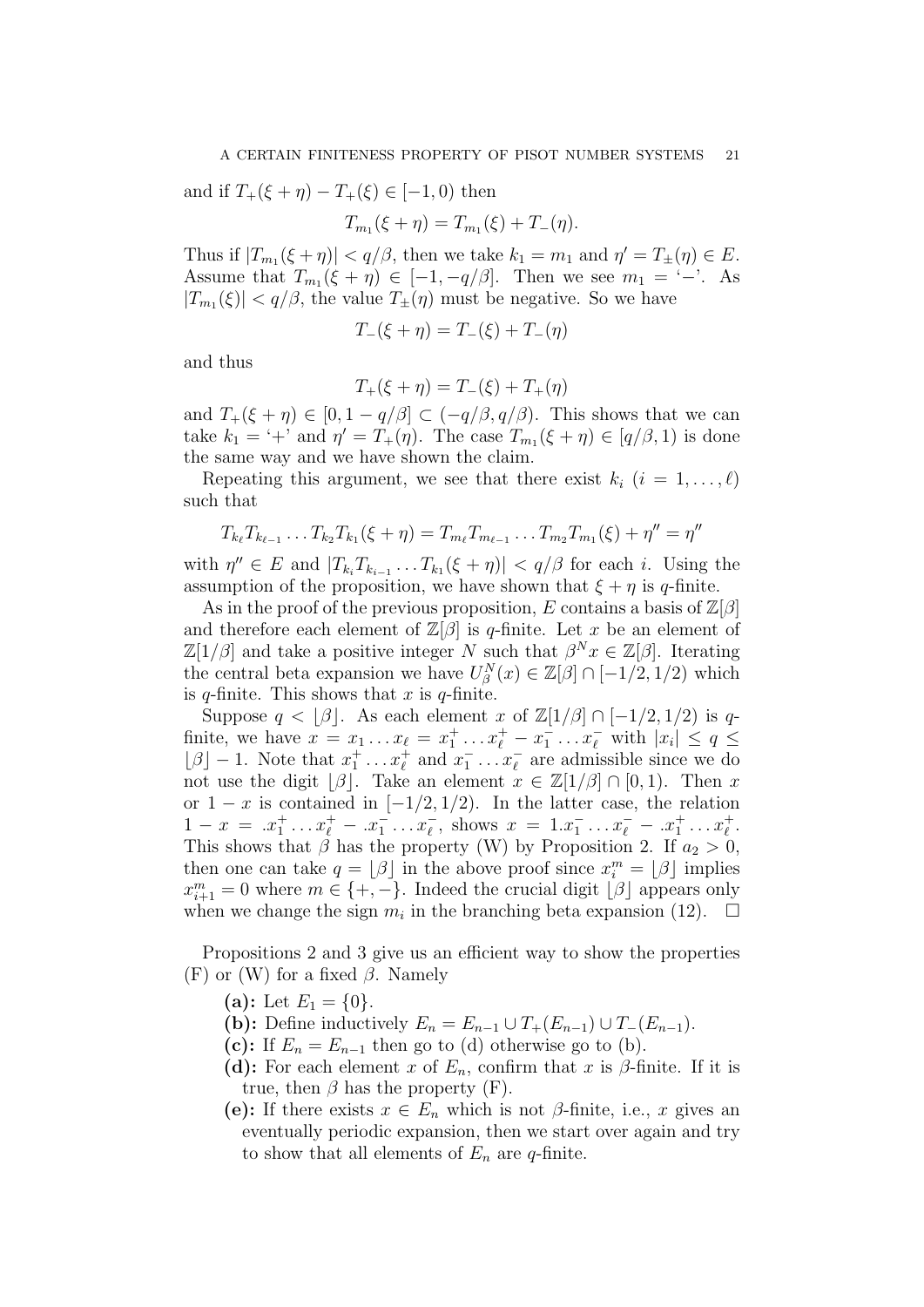The emerging process (b) will terminate in a finite number of steps when  $\beta$  is a Pisot number. This is easily proved since  $E_n \subset \mathbb{Z}[\beta]$  and by each Galois conjugate map, the image of  $E_n$  is bounded. Thus this gives an efficient algorithm to confirm that the property (F) holds or not. The process (e) is executed in the following way. Let  $\mathcal G$  be a directed graph of vertices  $E_n$  and draw edges  $a \to b$  between  $a, b \in E_n$ when  $T_{\pm}(a) = b$  and  $|b| < q/\beta$ . If we can walk along this G from each vertex to 0, then all elements of  $E_n$  are q-finite. However at this moment, this is not an established algorithm for (W). It is not known that each x in  $E_n$  must be q-finite even if  $\beta > 2$  satisfies (W). By using Proposition 3, we can also give a sufficient condition of (W).

### Corollary 2. Let

$$
q = \begin{cases} \lfloor \beta \rfloor & \text{if } a_2 > 0 \\ \lfloor \beta \rfloor - 1 & \text{if } a_2 = 0 \end{cases}.
$$

If  $\sum_{i=1}^{d-1} |r_i| < q/\beta$  then  $\beta$  has the property (W).

*Proof.* As  $\sum_{i=1}^{d-1} |r_i| < q/\beta < 1$ , the set  $E = \left\{ \sum_{i=0}^{d-1} z_{d-i} r_i \mid z_i \in \{-1, 0, 1\} \right\}$ satisfies the first two conditions of Proposition 3. It remains to show that each element of E is q-finite. As  $|\sum_{i=1}^{d-1} z_{d-i} r_i| \leq \sum_{i=1}^{d-1} |r_i| < q/\beta$ , one can take  $z_d = 0$  in the branching beta expansion keeping the qexpansible property. Continuing the same argument, we are able to take  $z_d = z_{d+1} = \cdots = 0$  and thus each element of E is q-finite.  $\square$ 

This assertion is close to Theorem 4. In fact,  $\sum_{i=1}^{d-1} |r_i| < (b_1 - 1)/\beta$ implies the dominant condition  $b_1 > \sum_{i=2}^d |b_i|$  and conversely  $b_1 >$  $1 + \sum_{i=2}^{d} |b_i|$  implies  $\sum_{i=1}^{d-1} |r_i| < (b_1 - 1)/\beta$ . However Corollary 2 occasionally exceeds Theorem 4. For example, the dominant root of  $x^3 - 3x^2 - 2x + 1$  satisfies the inequality  $\sum_{i=1}^{d-1} |r_i| < q/\beta$  with  $q = 3$ but does not satisfy the dominant condition.

#### **REFERENCES**

- [1] S. Akiyama, Self affine tiling and Pisot numeration system, 'Number Theory and its Applications', ed. by K. Györy and S. Kanemitsu,  $7-17$  Kluwer 1999.
- [2] S. Akiyama, Cubic Pisot units with finite beta expansions, 'Algebraic Number Theory and Diophantine Analysis', ed. F.Halter-Koch and R.F.Tichy, 11–26, de Gruyter 2000.
- [3] S. Akiyama, On the boundary of self affine tilings generated by Pisot numbers, J. Math. Soc. Japan, vol. 54, no. 2 (2002) 283-308.
- [4] S. Akiyama and H. Rao, New criteria for canonical number systems, to appear in Acta Arithmetica.
- [5] S. Akiyama and T. Sadahiro, A self-similar tiling generated by the minimal Pisot number, Acta Math. Info. Univ. Ostraviensis 6 (1998) 9–26.
- [6] P. Arnoux and Sh. Ito, Pisot substitutions and Rauzy fractals, Journées Montoises d'Informatique Théorique (Marne-la-Vallée, 2000), Bull. Belg. Math. Soc. Simon Stevin 8 (2001), no. 2, 181–207.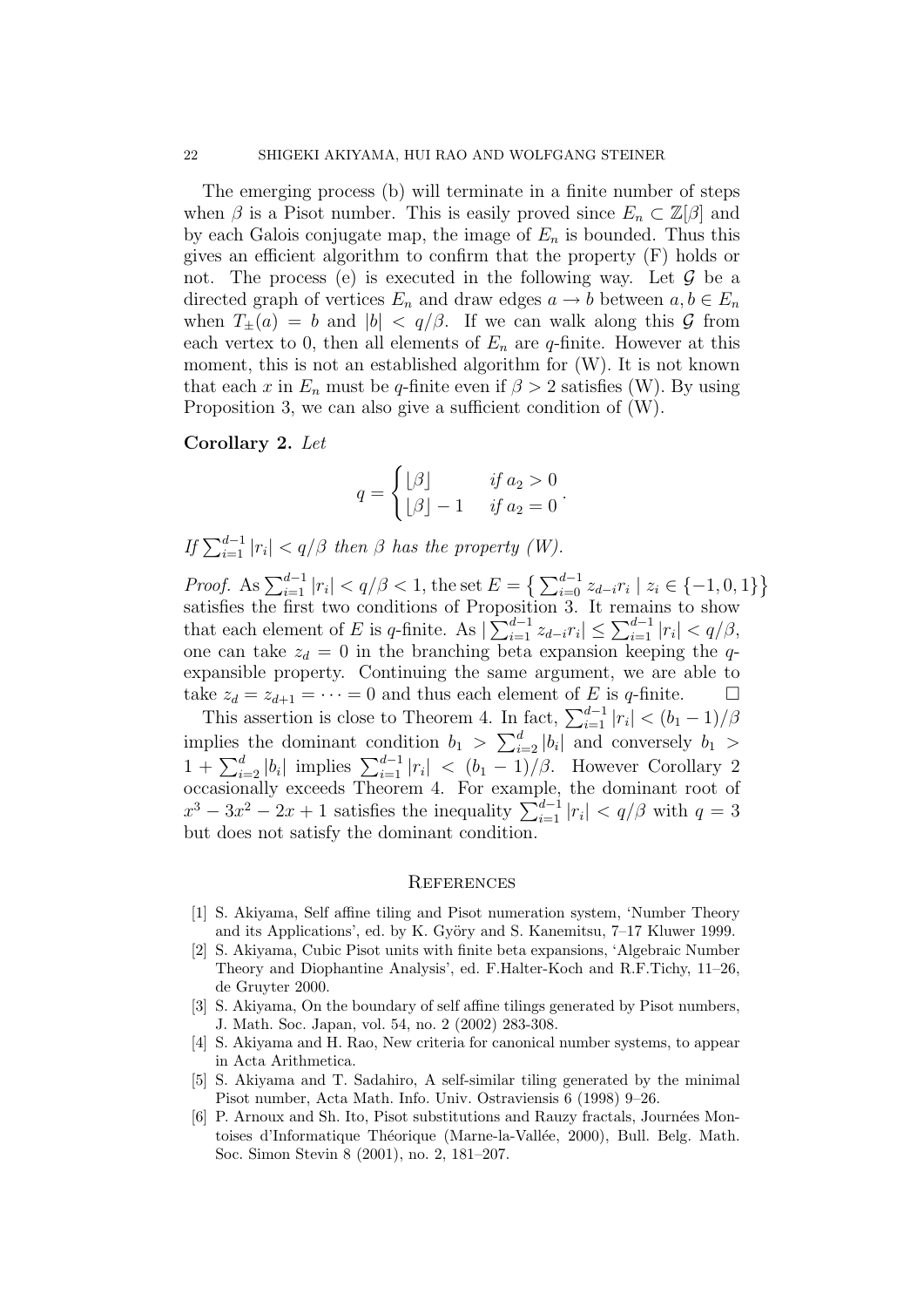- [7] F. Bassino, Beta-expansions for cubic Pisot numbers, in LATIN'02, volume 2286 in LNCS, p. 141-152, Springer 2002.
- [8] M.J. Bertin, A. Decomps-Guilloux, M. Grandet-Hugot, M. Pathiaux-Delefosse and J.P. Schreiber, Pisot and Salem numbers, Birkhäuser Verlag, Basel-Boston-Berlin 1992.
- [9] A. Bertrand, Dévelopment en base de Pisot et répartition modulo 1, C.R.Acad.Sc., Paris 385 (1977) 419–421.
- [10] F. Blanchard, β-expansion and symbolic dynamics, Theor. Comp. Sci. 65 (1989) 131–141.
- [11] H. Brunotte, On trinomial basis of Radix Representations of Algebraic Integers, Acta Sci. Math. (Szeged) 67 (2001) 407–413.
- [12] H. Ei, Sh. Ito and H. Rao, Atomic surfaces, tilings and coincidence III:  $\beta$ tilings, Preprint 2003.
- [13] H. Ei, Sh. Ito and H. Rao, Purely periodic β-expansion with Pisot unit base, Preprint 2003.
- [14] C. Frougny and B. Solomyak, Finite beta-expansions, Ergod. Th. and Dynam. Sys. 12 (1992) 713–723.
- [15] M. Hollander, Linear Numeration systems, Finite Beta Expansions, and Discrete Spectrum of Substitution Dynamical Systems, Ph.D. thesis, University of Washington, 1996.
- [16] Sh. Ito and H. Rao, Atomic surfaces, tilings and coincidence I: Irreducible case. Preprint 2002.
- [17] Sh. Ito and Y. Takahashi, Markov subshifts and realization of  $\beta$ -expansions. J. Math. Soc. Japan 26 (1974) no. 1, 33–55.
- [18] W. Parry, On the  $\beta$ -expansions of real numbers, Acta Math. Hungar. 11 (1960) 269–278.
- [19] B. Praggastis, Markov partition for hyperbolic toral automorphism, Ph.D. thesis, University of Washington, 1992.
- [20] G. Rauzy, Nombres Alg´ebriques et substitutions, Bull. Soc. France 110 (1982) 147-178.
- [21] A. Rényi, Representation for real numbers and their ergodic properties, Acta Math. Acad. Sci. Hungary 8 (1957) 477–493.
- [22] K. Scheicher and J.M. Thuswaldner, On the characterization of Canonical number system, to appear in Osaka J. Math.
- [23] K. Schmidt, On periodic expansions of Pisot numbers and Salem numbers, Bull. London Math. Soc. 12 (1980) 269–278.
- [24] N. Sidorov, Bijective and general arithmetic codings for Pisot toral automorphisms, J. Dynam. Control Systems 7 (2001), no. 4, 447–472.
- [25] N. Sidorov, Ergodic-theoretic properties of certain Bernoulli convolutions, to appear in Acta Math. Hungar.
- [26] W. Steiner, Parry expansions of polynomial sequences, Integers 2 (2002), A14.
- [27] W.P. Thurston, Groups, Tilings and Finite state automata, AMS Colloquium lectures, 1989.

(Shigeki Akiyama) Department of Mathematics, Faculty of Science, Niigata University, Ikarashi-2, 8050, Niigata 950-2181, Japan E-mail address: akiyama@math.sc.niigata-u.ac.jp

(Hui Rao) Department of Mathematics, Faculty of Science, Wuhan University, 430072, Wuhan, P.R. China

E-mail address: myhacone@yahoo.com